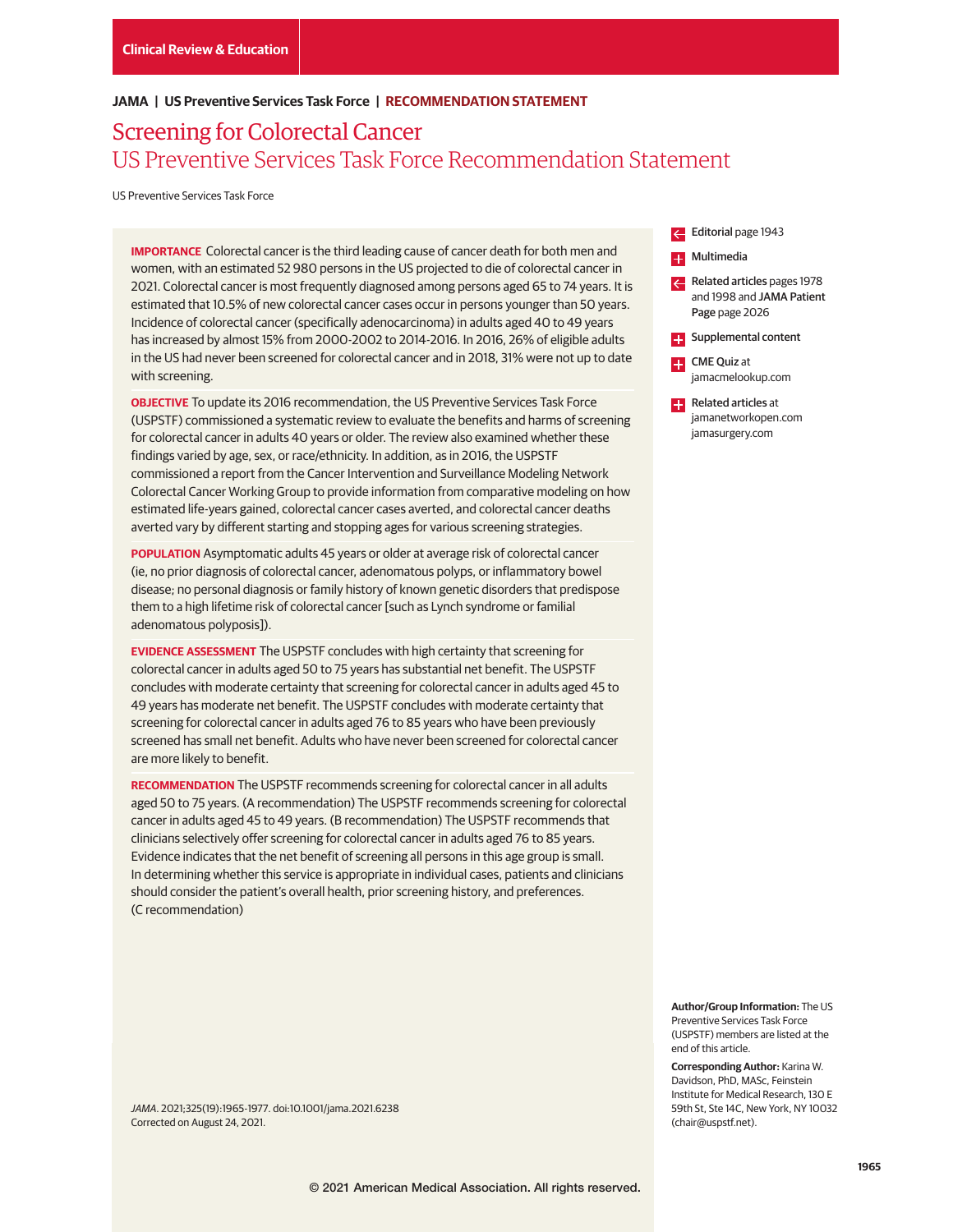# Summary of Recommendations

| Adults aged 50 to 75 years | The USPSTF recommends screening for colorectal cancer in all<br>adults aged 50 to 75 years.                                                                                                                                                                                                                                                                                                                                | A |
|----------------------------|----------------------------------------------------------------------------------------------------------------------------------------------------------------------------------------------------------------------------------------------------------------------------------------------------------------------------------------------------------------------------------------------------------------------------|---|
| Adults aged 45 to 49 years | The USPSTF recommends screening for colorectal cancer in<br>adults aged 45 to 49 years.                                                                                                                                                                                                                                                                                                                                    |   |
| Adults aged 76 to 85 years | The USPSTF recommends that clinicians selectively offer screening for<br>colorectal cancer in adults aged 76 to 85 years. Evidence indicates that<br>the net benefit of screening all persons in this age group is small.<br>In determining whether this service is appropriate in individual cases,<br>patients and clinicians should consider the patient's overall health, prior<br>screening history, and preferences. |   |

See Figure 1 for a more detailed summary of the recommendations for clinicians. See the Practice Considerations section and Table 1 for details about screening strategies. USPSTF indicates US Preventive Services Task Force.

See the Summary of Recommendation figure.

# Importance

Colorectal cancer is the third leading cause of cancer death for both men and women, with an estimated 52 980 persons in the US projected to die of colorectal cancer in 2021.<sup>1</sup> Colorectal cancer is most frequently diagnosed among persons aged 65 to 74 years.<sup>2</sup> It is estimated that 10.5% of new colorectal cancer cases occur in persons younger than 50 years.<sup>3</sup> Incidence of colorectal cancer (specifically adenocarcinoma) in adults aged 40 to 49 years has increased by almost 15% from 2000-2002 to 2014-2016.<sup>4</sup> In 2016, 25.6% of eligible adults in the US had never been screened for colorectal cancer<sup>5</sup> and in 2018, 31.2% were not up to date with screening.<sup>6</sup>

# USPSTF Assessment of Magnitude of Net Benefit

The US Preventive Services Task Force (USPSTF) concludes with high certainty that screening for colorectal cancer in adults aged 50 to 75 years has **substantial net benefit**.

The USPSTF concludes with moderate certainty that screening for colorectal cancer in adults aged 45 to 49 years has **moderate net benefit**.

The USPSTF concludes with moderate certainty that screening for colorectal cancer in adults aged 76 to 85 years who have been previously screened has **small net benefit**. Adults who have never been screened for colorectal cancer are more likely to benefit.

This assessment of net benefit applies to stool-based tests with high sensitivity, colonoscopy, computed tomography (CT) colonography, and flexible sigmoidoscopy. See Table 1 for characteristics of recommended screening strategies. The USPSTF recommendation for screening for colorectal cancer does not include serum tests, urine tests, or capsule endoscopy for colorectal cancer screening because of the limited available evidence on these tests and because other effective tests (ie, the recommended screening strategies) are available.

See Figure 1, Table 2, and the eFigure in the Supplement for more information on the USPSTF recommendation rationale and assessment. For more details on the methods the USPTSF uses to determine net benefit, see the USPSTF Procedure Manual.7

# Practice Considerations

## Patient Population Under Consideration

This recommendation applies to asymptomatic adults 45 years or older who are at average risk of colorectal cancer (ie, no prior diagnosis of colorectal cancer, adenomatous polyps, or inflammatory bowel disease; no personal diagnosis or family history of known genetic disorders that predispose them to a high lifetime risk of colorectal cancer [such as Lynch syndrome or familial adenomatous polyposis]).

## Assessment of Risk

Age is one of the most important risk factors for colorectal cancer, with incidence rates increasing with age and nearly 94% of new cases of colorectal cancer occurring in adults 45 years or older.<sup>2</sup> Rates of colorectal cancer incidence are higher in Black adults and American Indian and Alaskan Native adults,<sup>2</sup> persons with a family history of colorectal cancer (even in the absence of any known inherited syndrome such as Lynch syndrome or familial adenomatous polyposis), <sup>8</sup> men, <sup>2</sup> and persons with other risk factors (such as obesity, diabetes, long-term smoking, and unhealthy alcohol use).<sup>9</sup> However, all adults 45 years or older should be offered screening, even if these risk factors are absent.

## Screening Tests

The risks and benefits of different screening tests vary. See Table 1 for characteristics of recommended screening strategies, which may include combinations of screening tests. Because of limited available evidence, <sup>9,10</sup> the USPSTF recommendation does not include serum tests, urine tests, or capsule endoscopy for colorectal cancer screening. Recommended stool-based and direct visualization screening tests are described below.

## Stool-Based Tests

Stool-based tests include the high-sensitivity guaiac fecal occult blood test (gFOBT), fecal immunochemical test (FIT), and stool DNA test. Both high-sensitivity gFOBT and FIT detect blood in the stool; however, they use different methods. High-sensitivity gFOBT is based on chemical detection of blood, while FIT uses antibodies to detect blood.<sup>11</sup> Stool DNA tests detect DNA biomarkers for cancer in cells shed from the lining of the colon and rectum into stool.<sup>11</sup>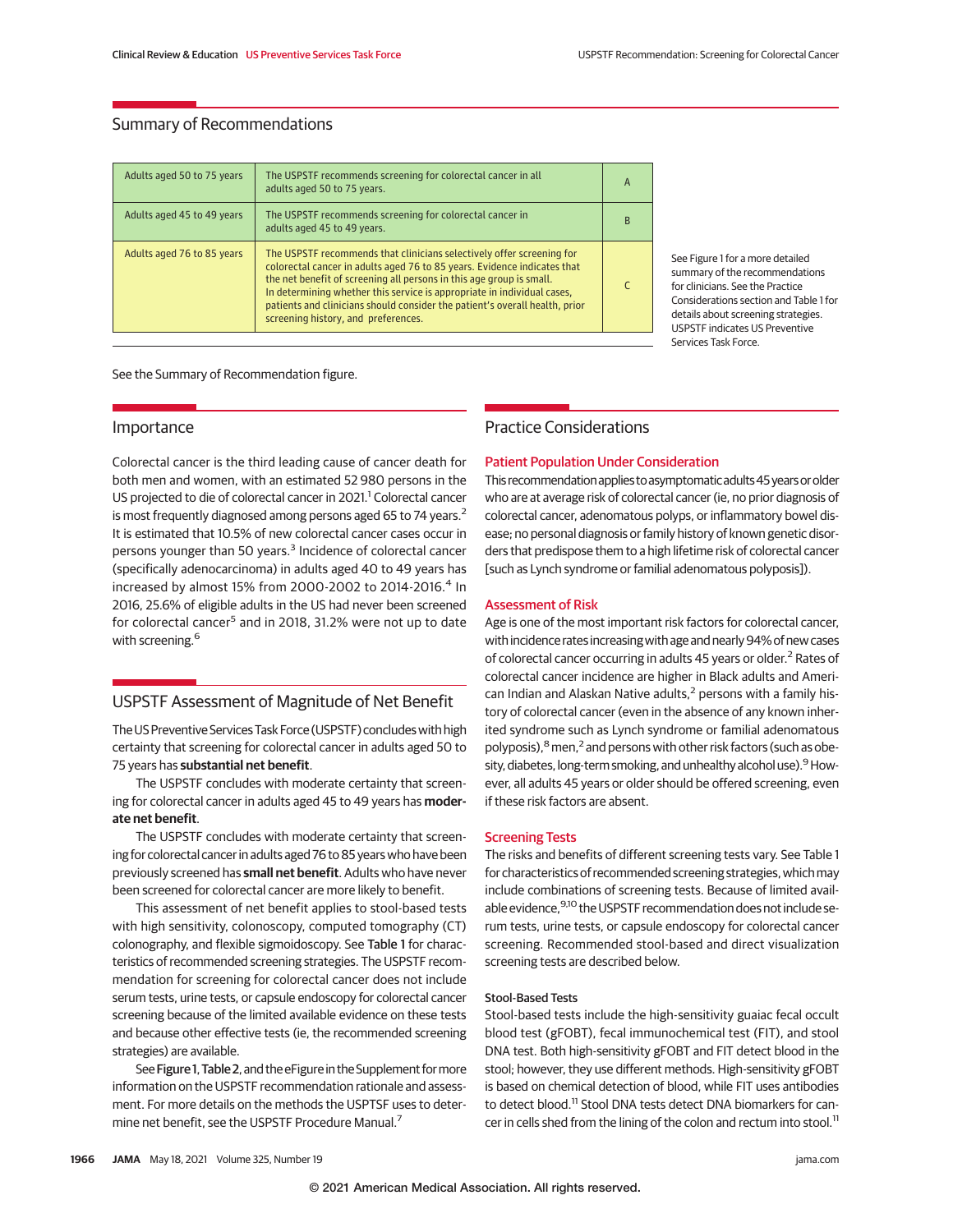# Table 1. Characteristics of Recommended Colorectal Cancer Screening Strategies

| Screening method <sup>a</sup>            | Frequencyb                                                                                                                                                                                                                                                                                                                                                                                      | <b>Evidence of efficacy</b>                                                                                                                                                                                                                                                                                                                                                                                                                                                                                                                                                                                                                                                                                                                                      |                                                                                                                                                                                                                                                                                                                                              | <b>Other considerations</b>                                                                                                                                                                                                                                                                                                                                                                                                |
|------------------------------------------|-------------------------------------------------------------------------------------------------------------------------------------------------------------------------------------------------------------------------------------------------------------------------------------------------------------------------------------------------------------------------------------------------|------------------------------------------------------------------------------------------------------------------------------------------------------------------------------------------------------------------------------------------------------------------------------------------------------------------------------------------------------------------------------------------------------------------------------------------------------------------------------------------------------------------------------------------------------------------------------------------------------------------------------------------------------------------------------------------------------------------------------------------------------------------|----------------------------------------------------------------------------------------------------------------------------------------------------------------------------------------------------------------------------------------------------------------------------------------------------------------------------------------------|----------------------------------------------------------------------------------------------------------------------------------------------------------------------------------------------------------------------------------------------------------------------------------------------------------------------------------------------------------------------------------------------------------------------------|
| <b>Stool-based tests</b>                 |                                                                                                                                                                                                                                                                                                                                                                                                 |                                                                                                                                                                                                                                                                                                                                                                                                                                                                                                                                                                                                                                                                                                                                                                  |                                                                                                                                                                                                                                                                                                                                              |                                                                                                                                                                                                                                                                                                                                                                                                                            |
| High-sensitivity gFOBT                   | Every year                                                                                                                                                                                                                                                                                                                                                                                      | • Evidence from RCTs that gFOBT reduces colorectal cancer mortality<br>· High-sensitivity versions (eg, Hemoccult SENSA) have superior test performance<br>characteristics than older tests (eg, Hemoccult II), although there is still uncertainty<br>about the precision of test sensitivity estimates. Given this uncertainty, it is unclear<br>whether high-sensitivity gFOBT can detect as many cases of advanced adenomas<br>and colorectal cancer as other stool-based tests                                                                                                                                                                                                                                                                              |                                                                                                                                                                                                                                                                                                                                              | • Harms from screening with gFOBT arise from colonoscopy to follow up abnormal<br>qFOBT results<br>• Requires dietary restrictions and 3 stool samples<br>• Requires good adherence over multiple rounds of testing<br>. Does not require bowel preparation, anesthesia or sedation, or transportation to<br>and from the screening examination (test is performed at home)                                                |
| <b>FIT</b>                               | Every year                                                                                                                                                                                                                                                                                                                                                                                      | . Evidence from 1 large cohort study that screening with FIT reduces colorectal<br>cancer mortality<br>• Certain types of FIT have improved accuracy compared to gFOBT and HSgFOBT<br>(20 µg hemoglobin per gram of feces threshold was used in the CISNET modeling)                                                                                                                                                                                                                                                                                                                                                                                                                                                                                             |                                                                                                                                                                                                                                                                                                                                              | • Harms from screening with FIT arise from colonoscopy to follow up abnormal FIT<br>results<br>• Can be done with a single stool sample<br>• Requires good adherence over multiple rounds of testing<br>. Does not require bowel preparation, anesthesia or sedation, or transportation to<br>and from the screening examination (test is performed at home)                                                               |
| sDNA-FIT                                 | Every 1 to $3c$ y                                                                                                                                                                                                                                                                                                                                                                               | • Improved sensitivity compared with FIT per 1-time application of screening test<br>• Specificity is lower than that of FIT, resulting in more false-positive results, more<br>follow-up colonoscopies, and more associated adverse events per sDNA-FIT screening<br>test compared with per FIT test<br>• Modeling suggests that screening every 3 y does not provide a favorable (ie, efficient)<br>balance of benefits and harms compared with other stool-based screening options<br>(ie, annual FIT or sDNA-FIT every 1 or 2 y)<br>. Insufficient evidence about appropriate longitudinal follow-up of abnormal findings<br>after a negative follow-up colonoscopy<br>• No direct evidence evaluating the effect of sDNA-FIT on colorectal cancer mortality |                                                                                                                                                                                                                                                                                                                                              | • Harms from screening with sDNA-FIT arise from colonoscopy to follow up abnormal<br>sDNA-FIT results<br>• Can be done with a single stool sample but involves collecting an entire bowel<br>movement<br>• Requires good adherence over multiple rounds of testing<br>. Does not require bowel preparation, anesthesia or sedation, or transportation to<br>and from the screening examination (test is performed at home) |
| <b>Direct visualization tests</b>        |                                                                                                                                                                                                                                                                                                                                                                                                 |                                                                                                                                                                                                                                                                                                                                                                                                                                                                                                                                                                                                                                                                                                                                                                  |                                                                                                                                                                                                                                                                                                                                              |                                                                                                                                                                                                                                                                                                                                                                                                                            |
| Colonoscopy                              | Every 10 y                                                                                                                                                                                                                                                                                                                                                                                      | • Evidence from cohort studies that colonoscopy reduces colorectal cancer mortality<br>• Harms from colonoscopy include bleeding and perforation, which both increase<br>with age                                                                                                                                                                                                                                                                                                                                                                                                                                                                                                                                                                                |                                                                                                                                                                                                                                                                                                                                              | • Screening and follow-up of positive results can be performed during the same<br>examination<br>· Requires less frequent screening<br>• Requires bowel preparation, anesthesia or sedation, and transportation to and from<br>the screening examination                                                                                                                                                                   |
| CT colonography                          | Every 5 y                                                                                                                                                                                                                                                                                                                                                                                       | • Evidence available that CT colonography has reasonable accuracy to detect colorectal<br>cancer and adenomas<br>• No direct evidence evaluating effect of CT colonography on colorectal cancer<br>mortality<br>. Limited evidence about the potential benefits or harms of possible evaluation and<br>treatment of incidental extracolonic findings, which are common. Extracolonic<br>findings detected in 1.3% to 11.4% of examinations; <3% required medical<br>or surgical treatment                                                                                                                                                                                                                                                                        |                                                                                                                                                                                                                                                                                                                                              | • Additional harms from screening with CT colonography arise from colonoscopy to<br>follow up abnormal CT colonography results<br>• Requires bowel preparation<br>• Does not require anesthesia or sedation or transportation to and from the screening<br>examination                                                                                                                                                     |
| Flexible sigmoidoscopy                   | Every 5 y                                                                                                                                                                                                                                                                                                                                                                                       | • Evidence from RCTs that flexible sigmoidoscopy reduces colorectal cancer mortality<br>• Risk of bleeding and perforation but less than risk with colonoscopy<br>• Modeling suggests that it provides fewer life-years gained alone than when combined<br>with FIT or in comparison to other strategies                                                                                                                                                                                                                                                                                                                                                                                                                                                         |                                                                                                                                                                                                                                                                                                                                              | • Additional harms may arise from colonoscopy to follow up abnormal flexible<br>sigmoidoscopy results<br>• Test availability has declined in the US but may be available in some communities<br>where colonoscopy is less available                                                                                                                                                                                        |
| Flexible sigmoidoscopy<br>with FIT       | Flexible sigmoidoscopy<br>• Evidence from RCTs that flexible sigmoidoscopy + FIT reduces colorectal cancer<br>every 10 y plus FIT<br>mortality<br>• Modeling suggests combination testing provides benefits similar to those of<br>every year<br>colonoscopy, with fewer complications<br>• Risk of bleeding and perforation from flexible sigmoidoscopy but less than risk<br>with colonoscopy |                                                                                                                                                                                                                                                                                                                                                                                                                                                                                                                                                                                                                                                                                                                                                                  | • Additional potential harms from colonoscopy to follow up abnormal flexible<br>sigmoidoscopy or FIT results<br>. Flexible sigmoidoscopy availability has declined in the US but may be available in some<br>communities where colonoscopy is less available<br>• Screening with FIT requires good adherence over multiple rounds of testing |                                                                                                                                                                                                                                                                                                                                                                                                                            |
| DNA test with fecal immunochemical test. |                                                                                                                                                                                                                                                                                                                                                                                                 | Abbreviations: CISNET, Cancer Intervention and Surveillance Modeling Network; CT, computed tomography; FIT,<br>fecal immunochemical test; gFOBT, guaiac fecal occult blood test; RCT, randomized clinical trial; sDNA-FIT, stool                                                                                                                                                                                                                                                                                                                                                                                                                                                                                                                                 | gFOBT and flexible sigmoidoscopy alone.                                                                                                                                                                                                                                                                                                      | <sup>b</sup> Applies to persons with negative findings (including hyperplastic polyps) and is not intended for persons in<br>surveillance programs. Evidence of efficacy is not informative of screening frequency, with the exception of                                                                                                                                                                                  |
|                                          | sigmoidoscopy should be followed up with colonoscopy.                                                                                                                                                                                                                                                                                                                                           | <sup>a</sup> To achieve the benefits of screening, abnormal results from stool-based tests, CT colonography, and flexible                                                                                                                                                                                                                                                                                                                                                                                                                                                                                                                                                                                                                                        | <sup>c</sup> As stated by the manufacturer.                                                                                                                                                                                                                                                                                                  |                                                                                                                                                                                                                                                                                                                                                                                                                            |

 $\overline{a}$ 

© 2021 American Medical Association. All rights reserved.

2021 American Medical Association. All rights reserved.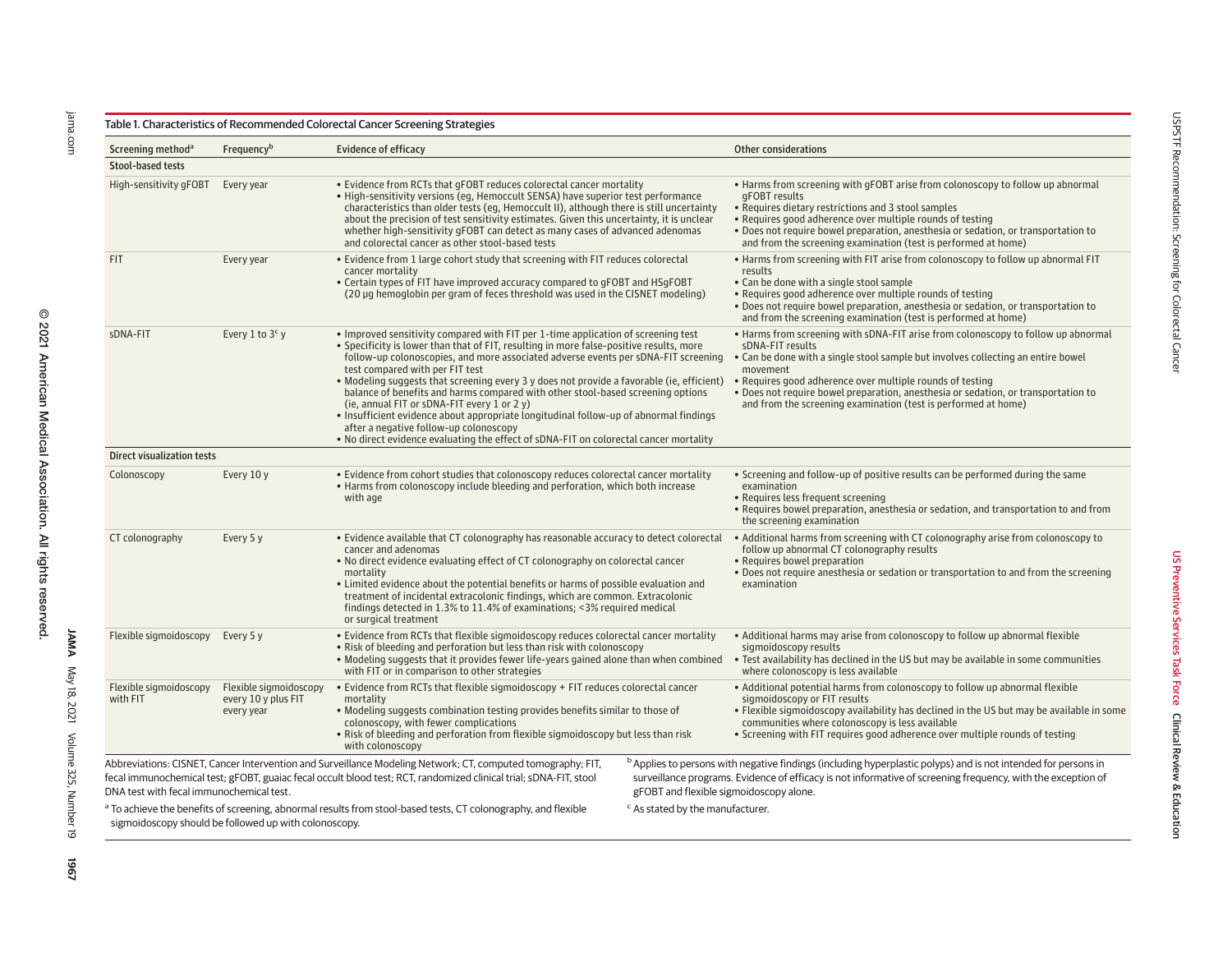#### Figure 1. Clinician Summary: Screening for Colorectal Cancer

| What does the USPSTF<br>recommend?                     | For adults aged 50 to 75 years:<br>Screen all adults aged 50 to 75 years for colorectal cancer. Grade A                                                                                                                                                                                                                                                                                                                                                                                                                                  |
|--------------------------------------------------------|------------------------------------------------------------------------------------------------------------------------------------------------------------------------------------------------------------------------------------------------------------------------------------------------------------------------------------------------------------------------------------------------------------------------------------------------------------------------------------------------------------------------------------------|
|                                                        | For adults aged 45 to 49 years:<br>Screen adults aged 45 to 49 years for colorectal cancer. Grade B                                                                                                                                                                                                                                                                                                                                                                                                                                      |
|                                                        | For adults aged 76 to 85 years:<br>Selectively screen adults aged 76 to 85 years for colorectal cancer, considering the patient's overall health, prior screening<br>history, and patient's preferences. Grade C                                                                                                                                                                                                                                                                                                                         |
| To whom does this<br>recommendation apply?             | Adults 45 years or older who do not have signs or symptoms of colorectal cancer and who are at average risk for colorectal cancer<br>(ie, no prior diagnosis of colorectal cancer, adenomatous polyps, or inflammatory bowel disease; no personal diagnosis or family<br>history of known genetic disorders that predispose them to a high lifetime risk of colorectal cancer [such as Lynch syndrome or<br>familial adenomatous polyposis]).                                                                                            |
| What's new?                                            | The USPSTF expanded the recommended ages for colorectal cancer screening to 45 to 75 years (previously, it was 50 to 75 years).<br>The USPSTF continues to recommend selectively screening adults aged 76 to 85 years for colorectal cancer.                                                                                                                                                                                                                                                                                             |
| How to implement this<br>recommendation?               | Screen all adults aged 45 to 75 years for colorectal cancer. Several recommended screening tests are available. Clinicians and<br>patients may consider a variety of factors in deciding which test may be best for each person. For example, the tests require<br>different frequencies of screening, location of screening (home or office), methods of screening (stool-based or direct<br>visualization), preprocedure bowel preparation, anesthesia or sedation during the test, and follow-up procedures for<br>abnormal findings. |
|                                                        | Recommended screening strategies include<br>. High-sensitivity guaiac fecal occult blood test (HSgFOBT) or fecal immunochemical test (FIT) every year<br>• Stool DNA-FIT every 1 to 3 years<br>• Computed tomography colonography every 5 years<br>• Flexible sigmoidoscopy every 5 years<br>• Flexible sigmoidoscopy every 10 years + annual FIT<br>• Colonoscopy screening every 10 years                                                                                                                                              |
|                                                        | Selectively screen adults aged 76 to 85 years for colorectal cancer.<br>. Discuss together with patients the decision to screen, taking into consideration the patient's overall health status<br>(life expectancy, comorbid conditions), prior screening history, and preferences.                                                                                                                                                                                                                                                      |
| What are other<br>relevant USPSTF<br>recommendations?  | The USPSTF has made a recommendation statement on aspirin use to prevent cardiovascular disease and colorectal cancer<br>available at https://www.uspreventiveservicestaskforce.org                                                                                                                                                                                                                                                                                                                                                      |
| Where to read the full<br>recommendation<br>statement? | Visit the USPSTF website (https://www.uspreventiveservicestaskforce.org) to read the full recommendation statement.<br>This includes more details on the rationale of the recommendation, including benefits and harms; supporting evidence;<br>and recommendations of others.                                                                                                                                                                                                                                                           |

*The USPSTF recognizes that clinical decisions involve more considerations than evidence alone. Clinicians should understand the evidence but individualize decision-making to the specific patient or situation.*

USPSTF indicates US Preventive Services Task Force.

Currently, the only stool DNA test approved by the US Food and Drug Administration is a multitarget stool DNA test that also includes a FIT component, referred to as sDNA-FIT in this recommendation. When stool-based tests reveal abnormal results, follow-up with colonoscopy is needed for further evaluation. Among the stool-based tests, screening with annual FIT or annual sDNA-FIT provides an estimated greater life-years gained than annual high-sensitivity gFOBT or sDNA-FIT every 3 years.<sup>12,13</sup> Additionally, modeling estimates that screening with sDNA-FIT annually would result in more colonoscopies than annual screening with FIT.<sup>12,13</sup> However, sDNA-FIT every 1 to 3 years is estimated to provide a reasonable balance of life years gained per estimated follow-up colonoscopy compared with no screening. Currently, there is uncertainty around the accuracy of high-sensitivity gFOBT to detect colorectal cancer and advanced adenomas, although it is likely lower than the accuracy of FIT and sDNA-FIT, and highsensitivity gFOBT is more difficult for patients to administer.<sup>9,10</sup> However, randomized trials demonstrate direct evidence of

decreased deaths from colorectal cancer when screening with non– high-sensitivity gFOBT is performed.<sup>9,10</sup>

## Direct Visualization Tests

Direct visualization tests to screen for colorectal cancer include colonoscopy, CT colonography, and flexible sigmoidoscopy. All 3 screening tests visualize the inside of the colon and rectum, although flexible sigmoidoscopy can only visualize the rectum, sigmoid colon, and descending colon, while colonoscopy and CT colonography can generally visualize the entire colon. For colonoscopy and flexible sigmoidoscopy, a camera is used to visualize the inside of the colon, while CT colonography uses x-ray images. When abnormal results are found on flexible sigmoidoscopy or CT colonography, follow-up with colonoscopy is needed for further evaluation. Among the direct visualization tests, a colonoscopy every 10 years or CT colonography every 5 years have greater estimated life-years gained than flexible sigmoidoscopy every 5 years.<sup>12,13</sup> Unlike colonoscopy and flexible sigmoidoscopy, CT colonography may reveal extracolonic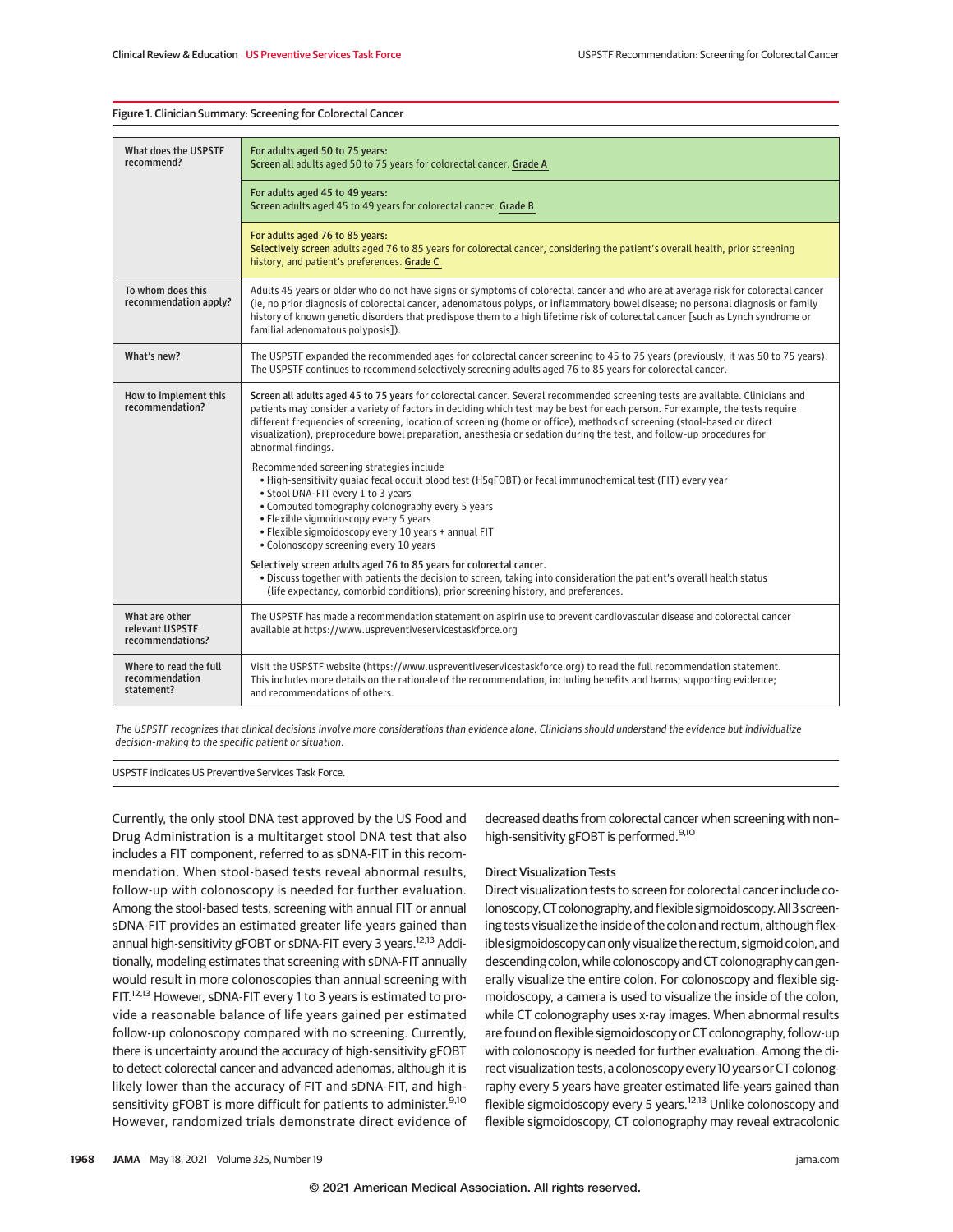| Rationale                                                           | Adults aged 45-49 y                                                                                                                                                                                                                                                                                                                                                                                                                                                                                                                                                                                                                                                                                                                                                                      | Adults aged 50-75 y                                                                                                                                                                                                                                                                                                                                 | Adults 76 y or older                                                                                                                                                                                                                                                                                                                                                                                                                                                                                                                                |
|---------------------------------------------------------------------|------------------------------------------------------------------------------------------------------------------------------------------------------------------------------------------------------------------------------------------------------------------------------------------------------------------------------------------------------------------------------------------------------------------------------------------------------------------------------------------------------------------------------------------------------------------------------------------------------------------------------------------------------------------------------------------------------------------------------------------------------------------------------------------|-----------------------------------------------------------------------------------------------------------------------------------------------------------------------------------------------------------------------------------------------------------------------------------------------------------------------------------------------------|-----------------------------------------------------------------------------------------------------------------------------------------------------------------------------------------------------------------------------------------------------------------------------------------------------------------------------------------------------------------------------------------------------------------------------------------------------------------------------------------------------------------------------------------------------|
| Detection                                                           | • The USPSTF found adequate evidence that<br>screening for colorectal cancer with several<br>different methods can accurately detect early-stage<br>colorectal cancer and adenomatous polyps<br>• Several studies on screening test accuracy include<br>persons younger than 50 y, although few report<br>screening test accuracy specifically for that age<br>group. Those studies that do report accuracy report<br>similar sensitivity and specificity                                                                                                                                                                                                                                                                                                                                | The USPSTF found convincing evidence<br>that screening for colorectal cancer<br>with several different methods can<br>accurately detect early-stage<br>colorectal cancer and adenomatous<br>polyps                                                                                                                                                  | The USPSTF found convincing evidence that<br>screening for colorectal cancer with several<br>different methods can accurately detect<br>early-stage colorectal cancer and adenomatous<br>polyps                                                                                                                                                                                                                                                                                                                                                     |
| Benefits of early<br>detection and<br>intervention and<br>treatment | • The USPSTF found adequate evidence that<br>screening for colorectal cancer with stool tests,<br>colonoscopy, CT colonography, or flexible<br>sigmoidoscopy in adults aged 45 to 49 y provides<br>a moderate benefit in terms of reducing colorectal<br>cancer mortality and increasing life-years gained<br>• Although no studies report on the benefits of<br>screening specifically in adults younger than 50 y.<br>some studies reporting an association of fewer<br>colorectal cancer deaths with screening<br>colonoscopy and reduced colorectal cancer<br>mortality with screening gFOBT included patients<br>younger than 50 y<br>• Modeling analyses suggest more life-years are<br>gained and fewer colorectal cancer deaths occur<br>when screening begins at age 45 vs 50 y | The USPSTF found convincing evidence<br>that screening for colorectal cancer<br>with stool tests, colonoscopy, CT<br>colonography, or flexible<br>sigmoidoscopy in adults aged 50 to<br>75 y provides a substantial benefit<br>in reducing colorectal cancer mortality<br>and increasing life-years gained                                          | The USPSTF found adequate evidence that<br>routine screening for colorectal cancer with<br>stool tests, colonoscopy, CT colonography,<br>or flexible sigmoidoscopy in adults aged 76 to<br>85 y provides a small to moderate benefit in<br>reducing colorectal cancer mortality and<br>increasing life-years gained                                                                                                                                                                                                                                 |
| Harms of early<br>detection and<br>intervention and<br>treatment    | • The USPSTF found adequate evidence that the<br>harms of screening for colorectal cancer in adults<br>aged 45 to 49 y are small. The majority of harms<br>result from the use of colonoscopy (such as<br>bleeding and perforation), either as the screening<br>test or as follow-up for positive findings detected<br>by other screening tests<br>• Although fewer studies include persons younger<br>than 50 y, overall findings suggest risk for bleeding<br>and perforation with colonoscopy and risk for<br>extracolonic findings with CT colonography may be<br>lower at younger ages                                                                                                                                                                                              | The USPSTF found adequate evidence<br>that the harms of screening for<br>colorectal cancer in adults aged 50 to<br>75 y are small. The majority of harms<br>result from the use of colonoscopy<br>(such as bleeding and perforation).<br>either as the screening test or as<br>follow-up for positive findings<br>detected by other screening tests | • The USPSTF found adequate evidence that<br>the harms of screening for colorectal<br>cancer in adults 76 y and older are small to<br>moderate. The majority of harms result from<br>the use of colonoscopy (such as bleeding<br>and perforation), either as the screening test<br>or as follow-up for positive findings<br>detected by other screening tests<br>• The rate of serious adverse events from<br>colonoscopy and the detection of<br>extracolonic findings on CT colonography<br>from colorectal cancer screening increase<br>with age |
| <b>USPSTF</b><br>assessment                                         | The USPSTF concludes with moderate certainty that<br>there is a moderate net benefit of starting screening<br>for colorectal cancer in adults aged 45 to 49 y                                                                                                                                                                                                                                                                                                                                                                                                                                                                                                                                                                                                                            | The USPSTF concludes with high<br>certainty that there is a substantial net<br>benefit of screening for colorectal<br>cancer in adults aged 50 to 75 y                                                                                                                                                                                              | The USPSTF concludes with moderate certainty<br>that there is a small net benefit of screening<br>for colorectal cancer in adults aged 76 to 85 y<br>who have been previously screened                                                                                                                                                                                                                                                                                                                                                              |

Abbreviations: CT, computed tomography; gFOBT, guaiac fecal occult blood test; USPSTF, US Preventive Services Task Force.

findings that require additional workup, which could lead to other potential benefits or harms.<sup>9,10</sup>

## Starting and Stopping Ages

The USPSTF recommends offering colorectal cancer screening starting at age 45 years. Although the absolute risk of developing colorectal cancer is much lower in adults younger than 50 years (20.0 new colorectal cancer cases per 100 000 persons aged 40 to 49 years, 47.8 new cases per 100 000 persons aged 50 to 59 years, and 105.2 new cases per 100 000 persons 60 years or older<sup>14</sup>), age-periodcohort analysis indicates a recent trend for increasing risk of colorectal cancer in birth cohorts of adults younger than 50 years.<sup>15</sup> The benefit of reducing colorectal cancer deaths by screening for colorectal cancer inadults 50years or older iswellestablished through trial data. Some of these trials<sup>16-18</sup> also included adults younger than 50 years, although results are not reported separately for younger age groups. Additionally, modeling performed by the Cancer Intervention and Surveillance Modeling Network (CISNET) suggests that starting colorectal cancer screening at age 45 years may moderately increase lifeyears gained and decrease colorectal cancer cases and deaths compared with beginning screening at age 50 years.<sup>12,13</sup>

In adults aged 76 to 85 years, the age at which the balance of benefits and harms of colorectal cancer screening becomes less favorable and screening should be stopped varies based on a patient's health status (eg, life expectancy, comorbid conditions), prior screening status, and individual preferences.<sup>19</sup> Limited evidence suggests that harms from colonoscopy, such as perforation and bleeding, and extracolonic findings on CT colonography increase with age.<sup>9,10</sup> Modeling studies estimate that generally, few additional life-years are gained when screening is extended past age 75 years among averagerisk adults who have previously received adequate screening.12,13

In adults 86 years or older, evidence on benefits and harms of colorectal cancer screening is lacking, and competing causes ofmortality likely preclude any survival benefit that would outweigh the harms of screening.

## Screening Intervals

Recommended intervals for colorectal cancer screening tests include

- High-sensitivity gFOBT or FIT every year
- sDNA-FIT every 1 to 3 years
- CT colonography every 5 years
- Flexible sigmoidoscopy every 5 years
- Flexible sigmoidoscopy every 10 years + FIT every year
- Colonoscopy screening every 10 years

## Treatment or Interventions

Localized cancer is generally treated with surgical resection.<sup>20</sup> Depending on cancer location and stage/progression, additional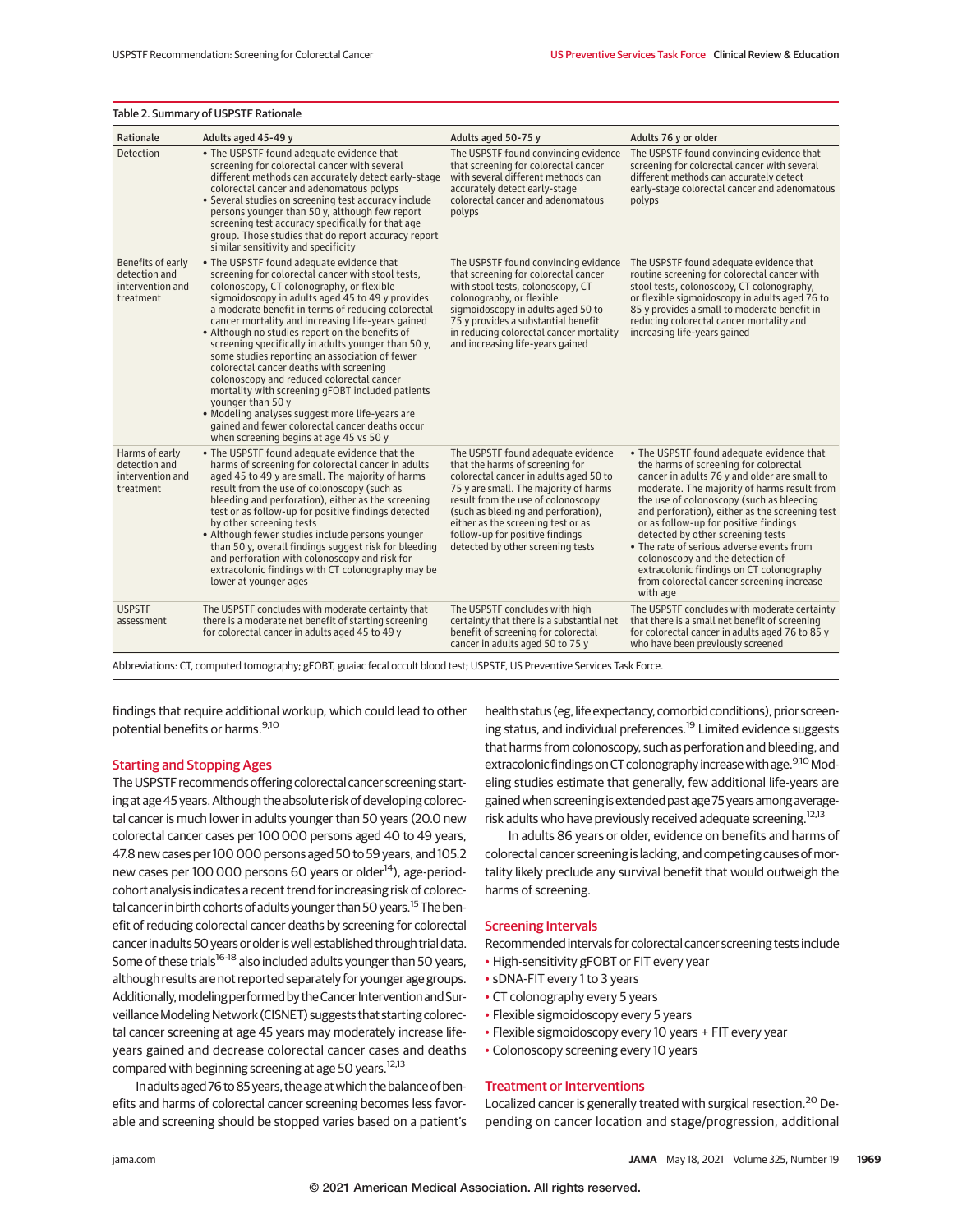treatment options may include adjuvant chemotherapy, neoadjuvant chemotherapy, chemoradiation, and targeted therapies.<sup>20,21</sup>

#### Screening for Colorectal Cancer in Black Adults

# Colorectal Cancer Burden

Black adults have the highest incidence of and mortality from colorectal cancer compared with other races/ethnicities. From 2013 to 2017, incidence rates for colorectal cancer were 43.6 cases per 100 000 Black adults, 39.0 cases per 100 000 American Indian/Alaska Native adults, 37.8casesper 100 000Whiteadults,33.7casesper 100 000Hispanic/ Latino adults, and 31.8 cases per 100 000 Asian/Pacific Islander adults.<sup>22</sup> Colorectal cancer death rates in 2014 to 2018 were 18.0 deaths per 100 000 Black adults, 15.1 deaths per 100 000 American Indian/ Alaska Native adults, 13.6 deaths per 100 000 non-Hispanic White adults, 10.9 deaths per 100 000 Hispanic/Latino adults, and 9.4 deaths per 100 000 Asian/Pacific Islander adults.<sup>23</sup>

The causes for these health disparities are complex; recent evidence points to inequities in the access to and utilization and quality of colorectal cancer screening and treatment as the primary driver for this health disparity rather than genetic differences.<sup>24,25</sup>The recent trend for increasing colorectal cancer incidence in adults younger than 50 years has been observed in White and Hispanic/ Latino adults but not Black or Asian/Pacific Islander adults.<sup>26</sup> However, despite these trends, Black adults across all age groups, including those younger than 50 years, continue to have a higher incidence of and mortality from colorectal cancer than White adults.

#### Available Evidence

The USPSTF sought evidence on the potential benefits and harms of colorectal cancer screening in Black adults; however, little empirical evidence was identified. Although some studies on the effectiveness of colorectal cancer screening included non-White participants, no studies reported results of screening by race/ethnicity.<sup>9,10</sup> Few studies on screening accuracy reported findings by race; however, those studies that did generally found no difference in accuracy to detect colorectal cancer in Black adults compared with White adults for FIT (in 1 study<sup>27</sup>) or sDNA-FIT (in 1 study<sup>28</sup>). The 4 studies of screening colonoscopy that reported harms by race/ethnicity had inconsistent findings. No other studies on harms reported results by race/ethnicity. Modeling studies that assume perfect adherence to screening and no racial differences in screening accuracy or natural history of colorectal cancer (ie, no biological differences in the risks of adenoma onset and progression to colorectal cancer),<sup>25</sup> but lower relative colorectal cancer survival rates<sup>29</sup> and increased all-cause mortality in Black adults vs White adults,<sup>30</sup> estimate similar life-years gained from screening Black adults and White adults and a similar balance of the benefits and harms for each screening strategy.<sup>12,13</sup>

#### Advising Black Adults

Based on the limited available empirical evidence, the USPSTF is not able tomake a separate, specific recommendation on colorectal cancer screening in Black adults. Results from CISNET modeling also do not support different screening strategies by race.<sup>12,13</sup> Other organizations such as the US Multi-Society Task Force recommend starting screening in Black adults at age 45 years while starting screening at age 50 years for persons of other races.<sup>31</sup> The current USPSTF statement recommends starting screening for everyone at age 45 years, including Black adults.

The USPSTF recognizes the higher colorectal cancer incidence and mortality in Black adults and strongly encourages clinicians to ensure their Black patients receive recommended colorectal cancer screening, follow-up, and treatment. The USPSTF encourages the development of systems of care to ensure adults receive highquality care across the continuum of screening and treatment, with special attention to Black communities, which historically experience worse colorectal cancer health outcomes.

#### Implementation

Maintaining comparable benefits and harms of screening with the various strategies requires that patients, clinicians, and health care organizations adhere to currently recommended protocols for screening intervals, follow-up colonoscopy, and treatment. Each screening test has different considerations for implementation that may facilitate patient uptake of and adherence to screening or serve as a barrier to screening (see Table 1 for additional details). Implementation considerations include where the screening test is performed, who performs the screening procedure, the need for preprocedure bowel preparation, the need for anesthesia or sedation during the test, and follow-up procedures for abnormal findings on a screening test. These considerations have implications for how feasible and preferable a given screening test is for an individual. Discussion of implementation considerations with patients may help better identify screening tests that are more likely to be completed by a given individual.

## Stool-Based Tests

Stool-based screening requires persons to collect samples directly from their feces, which may be unpleasant for some, but the test is quickand noninvasiveand can be doneat home (the sample ismailed to the laboratory for testing), and no bowel preparation is needed to perform the screening test. The benefits of stool-based testing accrue over frequent, repeated testing, thus requiring commitment and adherence to screening intervals to achieve a substantial benefit in decreased colorectal cancer mortality.

Positive results on stool-based screening tests require follow-up with colonoscopy for the screening benefits to be achieved. Screening with high-sensitivity gFOBT requires some dietary and medication restrictions prior to collecting stool samples,<sup>32</sup> while FIT and sDNA-FIT<sup>33,34</sup> do not. Test specimens can be collected from a single stool sample with FIT and sDNA-FIT<sup>33,34</sup> (sDNA-FIT involves collecting an entire bowel movement), while collection of samples from 3 separate bowel movements is required for high-sensitivity gFOBT screening.<sup>32</sup>

#### Direct Visualization Tests

Screening by direct visualization tests must be performed in a clinical setting rather than in the home. When performed alone, direct visualization tests allow for a much longer time between screenings compared with stool-based screening. Colonoscopy has the longest length between screenings (10 years when screening results are negative), whereas flexible sigmoidoscopy and CT colonography allow 5 years between screenings if performed alone. Direct visualization tests all require bowel preparation prior to the screening test, although specific regimens may depend on the specific screening test being performed.<sup>35</sup> The use of sedation or anesthesia during the procedure also varies by screening test. Sedation or anesthesia is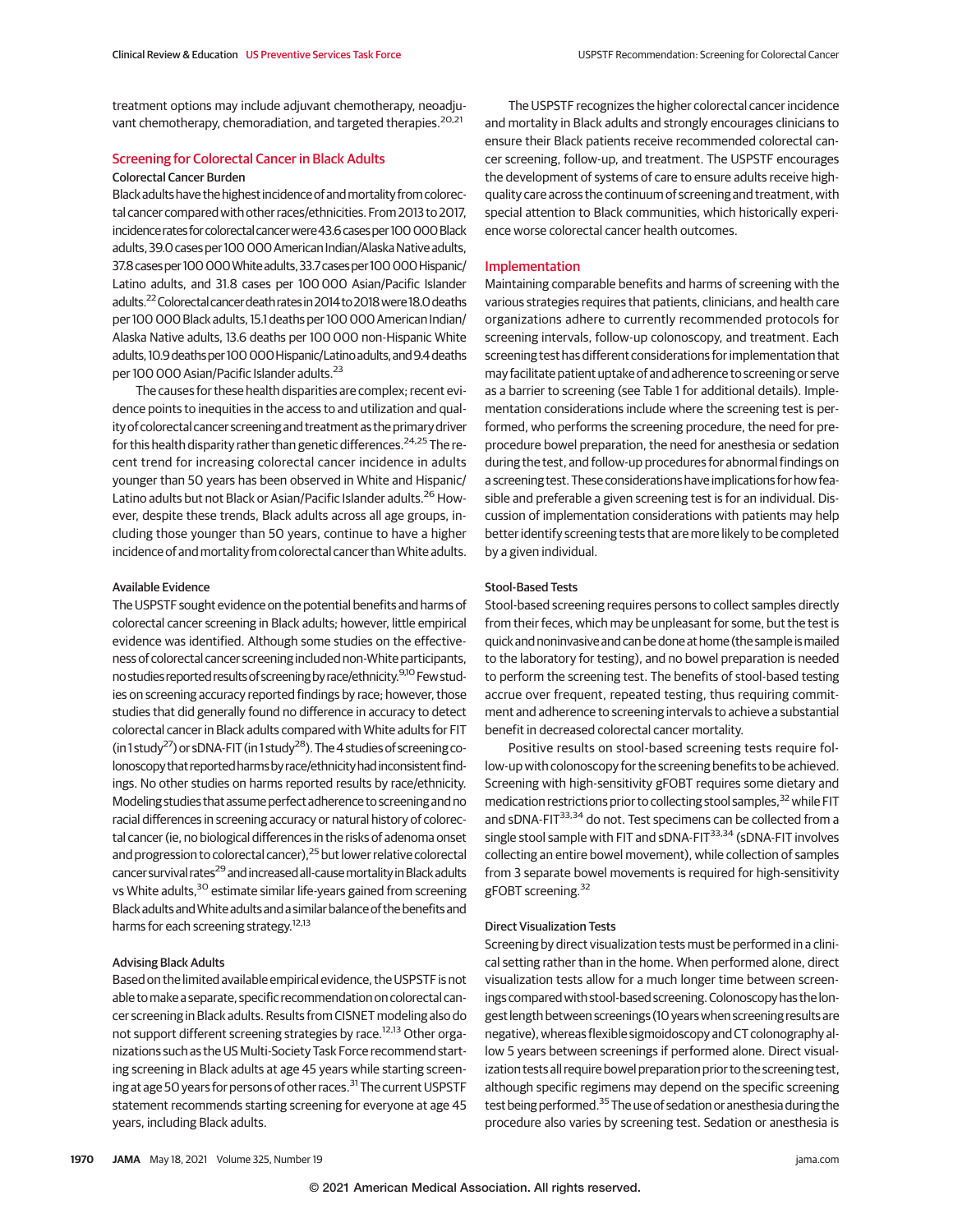usually used during colonoscopy; hence, assistance with transportation home and recovery time after colonoscopy is required.<sup>36</sup> Abnormal findings identified by flexible sigmoidoscopy or CT colonography screening require follow-up colonoscopy for screening benefits to be achieved.

## Additional Tools and Resources

The National Cancer Institute and the Centers for Disease Control and Prevention have developed patient and clinician guides on screening for colorectal cancer:

- Colorectal Cancer Screening (PDQ)—Patient Version
- https://www.cancer.gov/types/colorectal/patient/colorectalscreening-pdq
- Colorectal Cancer Screening (PDQ)—Health Professional Version https://www.cancer.gov/types/colorectal/hp/colorectalscreening-pdq
- Colorectal Cancer Screening Tests
- https://www.cdc.gov/cancer/colorectal/basic\_info/screening/ tests.htm

The Community Preventive Services Task Force has also issued recommendations on interventions to increase colorectal cancer screening at https://www.thecommunityguide.org/content/ task-force-findings-cancer-prevention-and-control.

## Other Related USPSTF Recommendations

The USPSTF has a recommendation statement on aspirin use for the primary prevention of cardiovascular disease and colorectal cancer in average-risk adults (available at https:// uspreventiveservicestaskforce.org).<sup>37</sup>

# Update of Previous USPSTF Recommendation

This final recommendation replaces the 2016 USPSTF recommendation on screening for colorectal cancer. In 2016, the USPSTF recommended screening for colorectal cancer starting at age 50 years and continuing until age 75 years (A recommendation). In addition, the USPSTF concluded that the decision to screen for colorectal cancer in adults aged 76 to 85 years should be an individual one, taking into account the patient's overall health and prior screening history (C recommendation) and that screening should be discontinued after age 85 years.

In the current recommendation, while continuing to recommend colorectal cancer screening in adults aged 50 to 75 years (A recommendation), theUSPSTF now recommends offering screening starting at age 45 years (B recommendation). As it did in 2016, the USPSTF continues to conclude that screening in adults aged 76 to 85years should be an individual decision (C recommendation) and screening should be discontinued after age 85 years.

# Supporting Evidence

## Scope of Review

To update its 2016 recommendation, the USPSTF commissioned a systematic review<sup>9,10</sup> to evaluate the benefits and harms of screening for colorectal cancer in adults 40 years or older. As in 2016, the USPSTF reviewed the evidence on (1) the effectiveness and comparative effectiveness of screening strategies to reduce colorectal cancer incidence, colorectal cancer mortality, or both; (2) the accuracy of various screening tests to detect colorectal cancer, advanced adenomas, or adenomatous polyps based on size; and (3) the serious harms of different screening tests. The review also examined whether these findings varied by age, sex, or race/ethnicity.

In addition, as in 2016, the USPSTF commissioned a report from the CISNET Colorectal Cancer Working Group<sup>12,13</sup> to provide information from comparative modeling on how estimated life-years gained, colorectal cancer cases averted, and colorectal cancer deaths averted as well as colonoscopy burden and harms vary by different starting and stopping ages for various screening strategies. New analyses included in the current modeling for the USPSTF that were not performed in the models commissioned by the USPSTF in 2016 included analyses with elevated risk scenarios to reflect recent population trends in colorectal cancer incidence<sup>15</sup> and analyses by race.<sup>12,13</sup>

## Accuracy of Screening Tests

The USPSTF focused on reviewing evidence that reported accuracy of screening tests compared with colonoscopy as the reference standard. Colonoscopy accuracy is reported with a reference standard of either repeat colonoscopy or CT colonography– enhanced colonoscopy. The following accuracy results reflect accuracy after only a single application of the test rather than a program of repeated screenings.

#### Stool-Based Tests

Evidence on accuracy of high-sensitivity gFOBT to detect colorectal cancer and advanced adenomas compared with a colonoscopy reference standard was reported in 2 studies (n = 3503).<sup>9,10</sup> Reported sensitivity to detect colorectal cancer ranged from 0.50 to 0.75 (95% CI, 0.09-1.0) and reported specificity ranged from 0.96 to 0.98 (95% CI, 0.95-0.99). Sensitivity for detecting advanced adenomas was lower, ranging from 0.06 to 0.17 (95% CI, 0.02- 0.23), while specificity was similar (0.96 to 0.99 [95% CI, 0.96-0.99]).<sup>9,10</sup> A larger evidence base was available on the accuracy of FIT**,** with the most evidence available on the OC-Sensor family of FITs (13 studies;  $n = 44887$ ).<sup>9,10</sup> Using the threshold recommended by the manufacturer (20 μg hemoglobin per gram of stool), the pooled sensitivity for detection of colorectal cancer was 0.74 (95% CI, 0.64-0.83; 9 studies; n = 34 352) and pooled specificity was 0.94 (95% CI, 0.93-0.96; 9 studies; n = 34 352). Similar to high-sensitivity gFOBT, sensitivity for detecting advanced adenomas was lower while specificity was similar; pooled sensitivity was 0.23 (95% CI, 0.20-0.25) and pooled specificity was 0.96 (95% CI, 0.95-0.97).<sup>9,10</sup> Accuracy estimates of 9 other types of FIT were similar but were generally reported only in single studies. In 4 studies ( $n = 12424$ ) reporting the accuracy of sDNA-FIT,  $9,10$  pooled sensitivity for colorectal cancer detection was 0.93 (95% CI, 0.87- 1.0) and pooled specificity was 0.84 (95% CI, 0.84-0.86), with a lower pooled sensitivity for detecting advanced adenomas (0.43 [95% CI, 0.40-0.46]) but higher pooled specificity (0.89 [95% CI, 0.86-0.92]).<sup>9,10</sup> Ten of the accuracy studies on FIT also reported results by age strata and generally found no significant difference; 2 reported stratified analyses for individuals younger than 50 years. Two studies suggested lower specificity for colorectal cancer detection in adults 70 years or older; a single study on sDNA-FIT suggested decreasing specificity with increasing age.<sup>9,10</sup>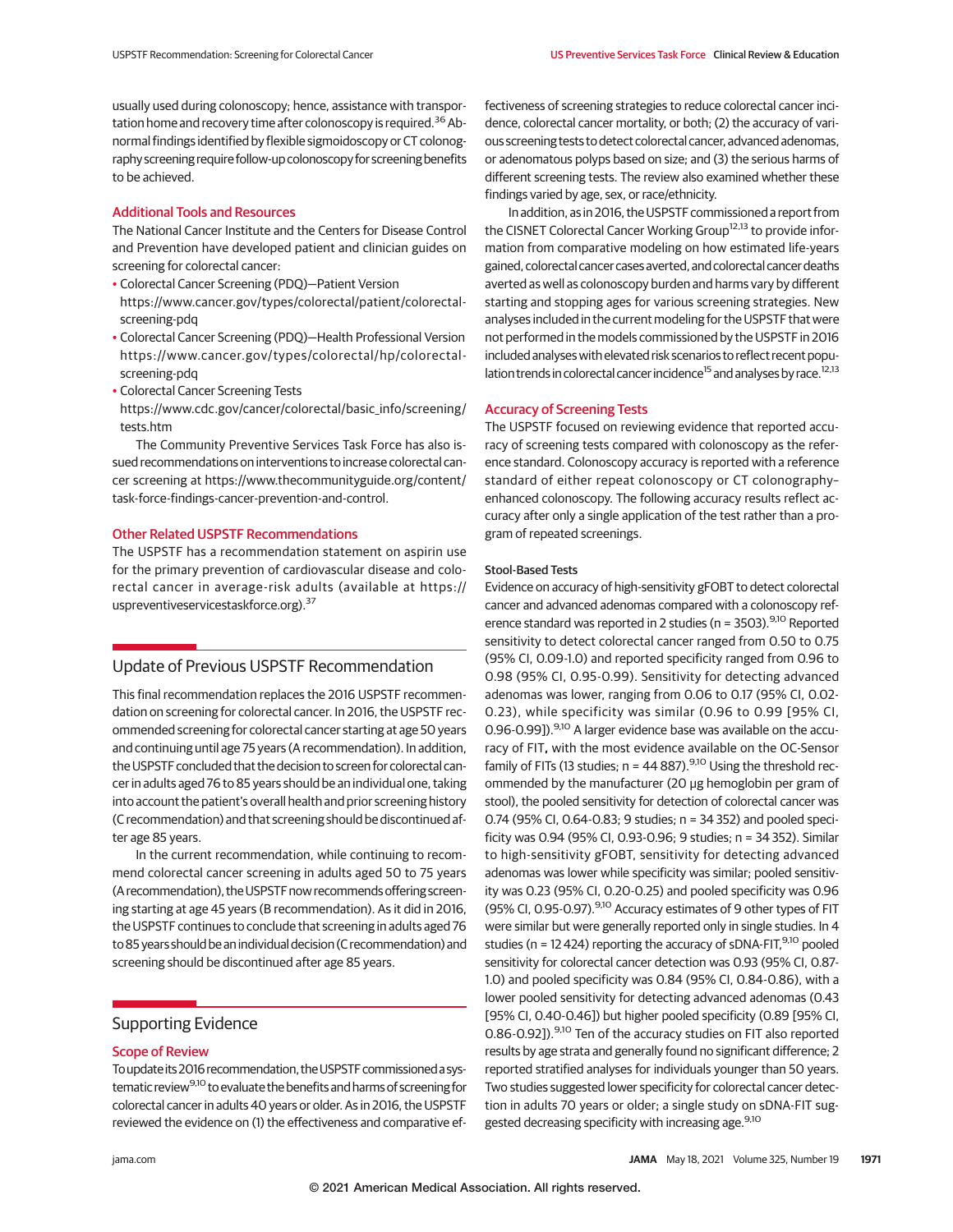# Direct Visualization Tests

Colonoscopy was evaluated in 4 studies ( $n = 4821$ ) on accuracy, with 3 studies (n = 2290) determining missed cases of colorectal cancer by follow-up CT colonography–enhanced colonoscopy or CT colonography and repeat colonoscopy for discrepant findings.<sup>9</sup> In all 4 studies, sensitivity for detection of adenomas measuring 10 mm or larger ranged from 0.89 (95% CI, 0.78-0.96) to 0.95 (95% CI, 0.74-0.99); specificity was reported in a single study as 0.89 (95% CI, 0.86-0.91).<sup>9,10</sup> Two of the studies on colonoscopy accuracy included patients younger than 50 years, although results in this age group were not reported separately.

Seven studies (n = 5328) reported on accuracy of CT colonography.<sup>9,10</sup> The studies were heterogeneous in study design, population, imaging technique, and reader experience or protocol. Sensitivity for colorectal cancer detection was reported in 6 of the studies and ranged from 0.86 to 1.0 (95% CI range, 0.21-1.0); specificity was not reported. Pooled sensitivity for detection of adenomas measuring 10 mm or larger was 0.89 (95% CI, 0.83-0.96) and pooled specificity was 0.94 (95% CI, 0.89-1.0). One study reported CT colonography accuracy by age and suggested that sensitivity was lower in adults 65 years or older; however, this finding was not statistically significant.

The USPSTF did not identify any studies that reported on the accuracy of flexible sigmoidoscopy using colonoscopy as the reference standard.

#### Benefits of Early Detection and Treatment

Direct evidence on the benefits of colorectal cancer screening to decrease colorectal cancer mortality are available from randomized clinical trials (RCTs) on gFOBT and flexible sigmoidoscopy as well as from cohort studies on FIT and colonoscopy. Pooled results from 4 RCTs (n = 458 002) on flexible sigmoidoscopy compared with no screening show a significant decrease in colorectal cancer mortality (mortality rate ratio, 0.74 [95% CI, 0.68-0.80]) over 11 to 17 years of follow-up.<sup>9,10</sup> Most studies reported outcomes after a single round of screening, although the 1 trial conducted in the US, the Prostate, Lung, Colorectal and Ovarian Cancer Screening Trial,<sup>38</sup> evaluated 2 rounds of screening. Decreased mortality with flexible sigmoidoscopy screening was consistently reported across the 4 trials. None of the trials included persons younger than 50 years.

Trials that report on colorectal cancer outcomes with highsensitivity gFOBT screening are currently lacking, although several older trials report decreased colorectal cancer mortality with Hemoccult II screening (an older gFOBT no longer commonly used). After 2 to 9 rounds of biennial gFOBT screening, colorectal cancer mortality was found to be lower at 11 to 30 years of follow-up (relative risk range, 0.78 [95% CI, 0.65-0.93] to 0.91 [95% CI, 0.84- 0.98]). Participants younger than 50 years were included in 3 trials, although results for that age group were not reported separately.

Two prospective cohort studies (n = 436 927) in US-based populations reported on colorectal cancer outcomes after colonoscopy screening.<sup>9,10</sup> One study among health professionals found that after 22 years of follow-up, colorectal mortality was lower in persons who reported receiving at least 1 colonoscopy (adjusted hazard ratio,0.32 [95% CI, 0.24-0.45]),<sup>39</sup> although findings were no longer significant after 5 years for adults with a first-degree relative with colorectal cancer. This study included persons younger than 50 years, although results for this age group were not reported separately. Another co-

hort study among Medicare beneficiaries reported that the risk of colorectal cancerwas significantly lower in adults aged 70 to 74 years (but not aged 75 to 79 years) 8 years after receiving a screening colonoscopy (standardized risk, 0.42% [95% CI, 0.24%-0.63%]).<sup>40</sup> One large, prospective cohort study (n = 5 417 699) from Taiwan reported on colorectal cancer mortality after introduction of a nationwide screening program with FIT in adults aged 50 to 69 years.<sup>41</sup> After 1 to 3 rounds of biennial FIT screening, lower colorectal cancer mortality was found at 6 years of follow-up (adjusted relative risk, 0.90 [95% CI, 0.84-0.95]).

The CISNET modeling study commissioned for this review estimated the number of life-years gained, colorectal cancer cases and deaths averted, lifetime colonoscopies required (as a proxy measure for the burden of screening), and resulting harms from colonoscopy (ie, gastrointestinal and cardiovascular events) for various screening strategies. These strategies varied in the screening modality, the age at which to start and stop screening, and the frequency of screening.<sup>12,13</sup> The USPSTF focused on findings from models that assumed an elevated population risk of colorectal cancer. These models were thought to better capture the currently observed epidemiologic trend of increasing incidence in adults younger than 50 years, which is thought to reflect cohort effects, with younger birth cohorts at greater risk for colorectal cancer than older cohorts.12,13,15 The USPSTF focused on estimated life-years gained (compared with no screening) as the primary measure of the benefit of screening. Given this elevated population risk assumption, as well as assuming 100% adherence, the USPSTF determined that beginning screening at age 45 years and continuing to the age of 75 years, for the following screening strategies, yielded a reasonable balance of benefits (life-years gained) and burdens or harms (number of colonoscopies): annual FIT, sDNA-FIT every 1 to 3 years, CT colonography or flexible sigmoidoscopy every 5 years, colonoscopy every 10 years, or flexible sigmoidoscopy every 10 years with annual FIT (Figure 2 and Figure 3). Modeling estimates that screening with sDNA-FIT annually results in additional colonoscopy burden compared with annual FIT screening (approximately 850 more subsequent follow-up and surveillance colonoscopies needed per 1000 adults screened with annual sDNA-FIT).<sup>12</sup> Screening with sDNA-FIT every 2 years is estimated to result in approximately 300 more subsequent follow-upand surveillance colonoscopies per 1000 adults screened compared with annual FIT. In modeling analyses, performing sDNA-FIT every 3 years or high-sensitivity gFOBT annually (also included in Figure 2 and Figure 3) did not provide an efficient balance of the estimated lifetime number of colonoscopies vs the estimated life-years gained, compared with other options for stool-based screening. However, sDNA-FIT every 3 years or highsensitivity gFOBT annually is still estimated to provide a reasonable balance of benefit in life-years gained and harms compared with no screening.<sup>12</sup> Additionally, there is greater uncertainty in the model predictions for high-sensitivity gFOBT strategies, given the underlying uncertainty around the sensitivity and specificity of highsensitivity gFOBT to detect adenomas and colorectal cancer.<sup>9,12</sup>

Based on averaging estimates across the 3 CISNET models, if screening were performed from ages 45 to 75 years with one of the USPSTF recommended strategies, an estimated 286 to 337 lifeyears would be gained, an estimated 42 to 61 cases of colorectal cancer would be averted, and an estimated 24 to 28 colorectal cancer deaths would be averted, per 1000 adults screened, depending on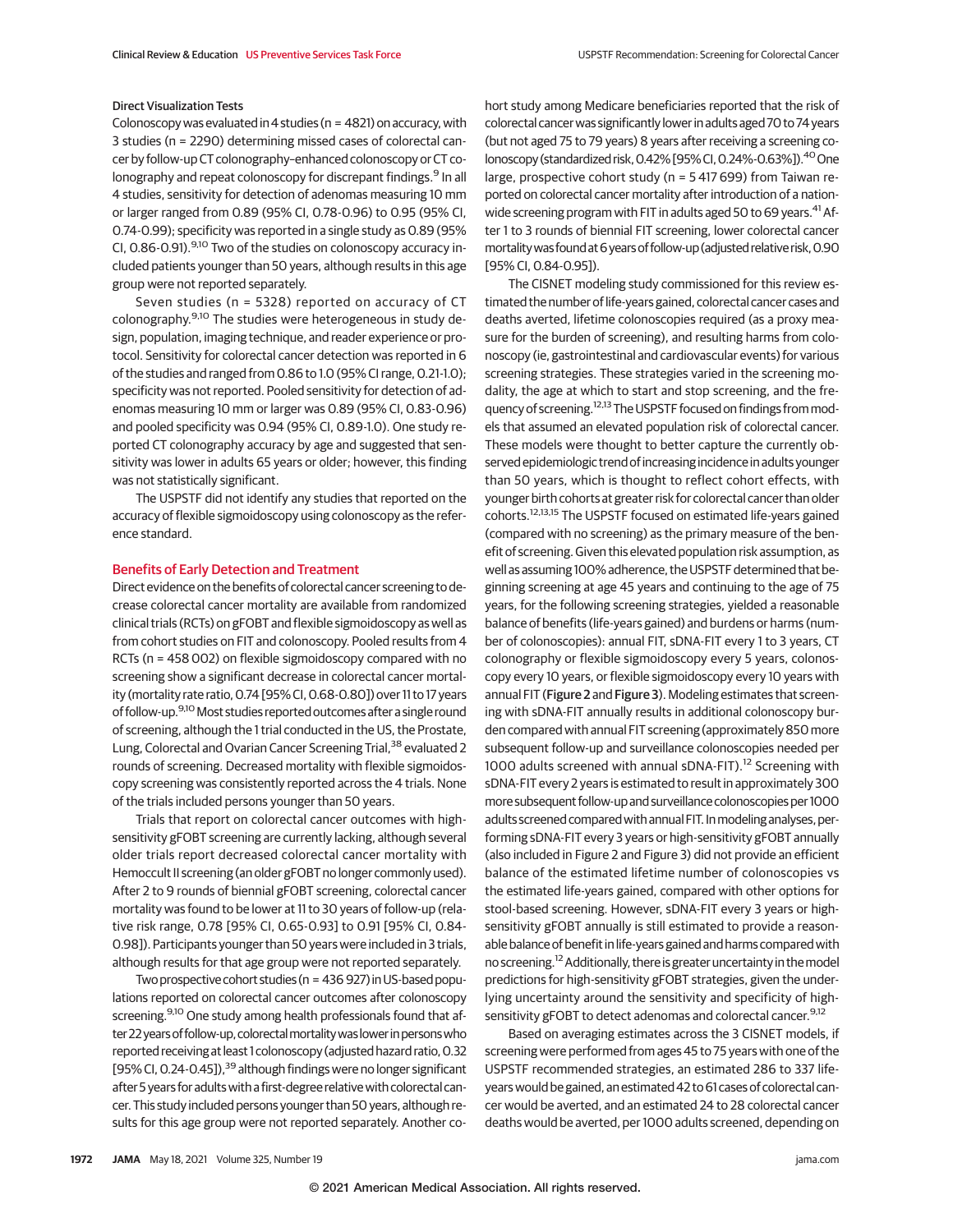#### Figure 2. Benefits of Colorectal Cancer Screening

**A** Benefit: Estimated life-years gained per 1000 individuals screened<sup>a</sup>

|                                             | Mean life-years<br>gained if start<br>screeningb |               | Additional life<br>years gained if |                                            |
|---------------------------------------------|--------------------------------------------------|---------------|------------------------------------|--------------------------------------------|
| <b>Screening modality</b><br>and frequency  | At age<br>50y                                    | At age<br>45y | start screening<br>at age 45 y     | 50v                                        |
| Stool tests                                 |                                                  |               |                                    |                                            |
| FIT every year                              | 292                                              | 318           | 26                                 |                                            |
| HSqFOBT every year <sup>c,d</sup>           | 272                                              | 298           | 26                                 |                                            |
| sDNA-FIT every year                         | 307                                              | 333           | 26                                 |                                            |
| sDNA-FIT every 3 yd                         | 278                                              | 303           | 25                                 |                                            |
| Direct visualization tests                  |                                                  |               |                                    |                                            |
| COL every 10 y                              | 310                                              | 337           | 27                                 |                                            |
| CT colonography every 5 y                   | 293                                              | 317           | 24                                 |                                            |
| Flexible SIG every 5 y                      | 264                                              | 286           | 22                                 |                                            |
| Flexible SIG every 10 y plus FIT every year | 306                                              | 332           | 26                                 | 50<br>150<br>∩∩ר<br>つらの<br>200<br>100<br>U |



B Benefit: Estimated No. of CRC cases averted per 1000 individuals screened<sup>a</sup>

|                                             | <b>Mean CRC cases</b><br>averted if start<br>screeningb |        | <b>Additional CRC</b><br>cases averted if |  |  |  |
|---------------------------------------------|---------------------------------------------------------|--------|-------------------------------------------|--|--|--|
| Screening modality                          | At age                                                  | At age | start screening                           |  |  |  |
| and frequency                               | 50 y                                                    | 45 v   | at age 45 y                               |  |  |  |
| Stool tests                                 |                                                         |        |                                           |  |  |  |
| FIT every year                              | 47                                                      | 50     | 3                                         |  |  |  |
| HSqFOBT every year <sup>c,d</sup>           | 39                                                      | 42     | 3                                         |  |  |  |
| sDNA-FIT every year                         | 54                                                      | 57     | 3                                         |  |  |  |
| sDNA-FIT every 3 y <sup>d</sup>             | 44                                                      | 47     | 3                                         |  |  |  |
| Direct visualization tests                  |                                                         |        |                                           |  |  |  |
| COL every 10 y                              | 58                                                      | 61     | 3                                         |  |  |  |
| CT colonography every 5 y                   | 53                                                      | 55     | $\mathcal{I}$                             |  |  |  |
| Flexible SIG every 5 y                      | 49                                                      | 51     | $\overline{2}$                            |  |  |  |
| Flexible SIG every 10 y plus FIT every year | 54                                                      | 57     | 3                                         |  |  |  |



0 5 10 15 20 25 30 35 40 45 50 55 60 65 No. of CRC cases averted per 1000 screened, by age to begin screening

**C** Benefit: Estimated No. of CRC deaths averted per 1000 individuals screened<sup>a</sup>

|                                                | averted if<br>start screening <sup>b</sup> | <b>Mean CRC deaths</b> | <b>Additional CRC</b><br>deaths averted<br>if start |   |   |    |    |                                                                           |    |    |
|------------------------------------------------|--------------------------------------------|------------------------|-----------------------------------------------------|---|---|----|----|---------------------------------------------------------------------------|----|----|
| <b>Screening modality</b>                      | At age                                     | At age                 | screening at                                        |   |   |    |    |                                                                           |    |    |
| and frequency                                  | 50y                                        | 45 y                   | age $45y$                                           |   |   |    |    |                                                                           |    |    |
| Stool tests                                    |                                            |                        |                                                     |   |   |    |    |                                                                           |    |    |
| FIT every year                                 | 25                                         | 26                     | $\mathbf{1}$                                        |   |   |    |    |                                                                           |    |    |
| HSqFOBT every year <sup>c,d</sup>              | 23                                         | 24                     | 1                                                   |   |   |    |    |                                                                           |    |    |
| sDNA-FIT every year                            | 27                                         | 28                     | $\mathbf{1}$                                        |   |   |    |    |                                                                           |    |    |
| sDNA-FIT every 3 y <sup>d</sup>                | 24                                         | 25                     | $\mathbf{1}$                                        |   |   |    |    |                                                                           |    |    |
| Direct visualization tests                     |                                            |                        |                                                     |   |   |    |    |                                                                           |    |    |
| COL every 10 y                                 | 27                                         | 28                     | 1                                                   |   |   |    |    |                                                                           |    |    |
| CT colonography every 5 y                      | 26                                         | 26                     | 0.9                                                 |   |   |    |    |                                                                           |    |    |
| Flexible SIG every 5 y                         | 23                                         | 24                     | 0.9                                                 |   |   |    |    |                                                                           |    |    |
| Flexible SIG every 10 y plus FIT every year 26 |                                            | 28                     | 1                                                   |   |   |    |    |                                                                           |    |    |
|                                                |                                            |                        |                                                     | 0 | 5 | 10 | 15 | 20                                                                        | 25 | 30 |
|                                                |                                            |                        |                                                     |   |   |    |    | No. of CRC deaths averted per 1000 screened,<br>by age to begin screening |    |    |

CRC indicates colorectal cancer; CT, computed tomography; FIT, fecal immunochemical test (with positivity cutoff of 20 μg of hemoglobin per gram of feces); HSgFOBT, high-sensitivity guaiac fecal occult blood test; sDNA-FIT, stool DNA tests with FIT (multitarget stool DNA test); SIG, sigmoidoscopy; COL, colonoscopy.

- <sup>a</sup> Outcomes are expressed per 1000 40-year-olds who start screening at age 45 or at age 50.
- **b** Mean estimate across the 3 Cancer Intervention and Surveillance Modeling Network colorectal cancer models. See modeling report<sup>12,13</sup> for additional details and model-specific estimates.
- <sup>c</sup> Because of imprecision in sensitivity and specificity, there is considerable uncertainty in model predictions for HSgFOBT strategies. See modeling report<sup>12</sup> for more information.
- <sup>d</sup> Compared with other options for stool-based screening, these strategies do not provide an efficient balance of the benefits (life-years gained) vs harms and burden (ie, lifetime number of colonoscopies) of screening. See modeling report<sup>12,13</sup> for more information.

the specific strategy used (Figure 2).<sup>12</sup> This finding translates to an estimated 104 to 123 days of life gained per person screened. Lowering the starting age of screening from age 50 years to age 45 years results in an estimated additional 2 to 3 cases of colorectal cancer being averted, an estimated 1 additional colorectal cancer death averted, and an estimated 22 to 27 additional life-years gained per

1000 adults (ie, 8 to 10 additional days of life gained per person screened) $^{12}$  (Figure 2).

## Harms of Screening and Treatment

No studies reported on harms from stool-based tests.<sup>9,10</sup> The primary harms from stool-based screening tests are thought to come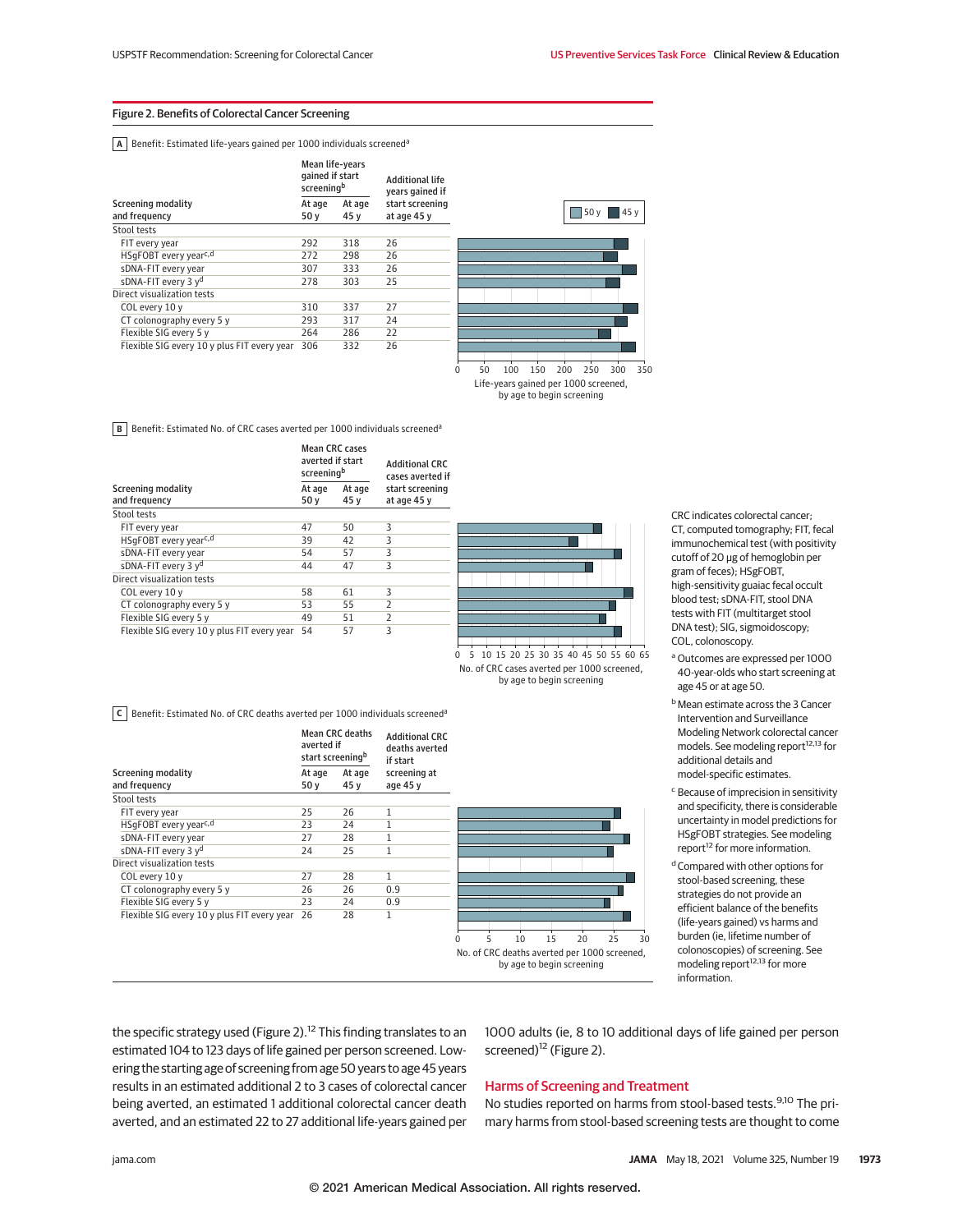#### Figure 3. Harms and Burden of Colorectal Cancer Screening

A | Harms: Estimated lifetime number of complications (gastrointestinal and cardiovascular) of CRC screening and follow-up procedures per 1000 individuals screeneda

| <b>Screening modality</b>                   | if start screening <sup>b</sup> | Mean estimate of complications | Additional                                                                                                     |  |  |
|---------------------------------------------|---------------------------------|--------------------------------|----------------------------------------------------------------------------------------------------------------|--|--|
| and frequency                               | At age 50 y                     | At age 45 y                    | complications if sta<br>screening at age 45<br>0.2<br>0.3<br>0.2<br>0.3<br>$\overline{2}$<br>0.2<br>0.1<br>0.6 |  |  |
| Stool tests                                 |                                 |                                |                                                                                                                |  |  |
| FIT every year                              | 10                              | 11                             |                                                                                                                |  |  |
| HSqFOBT every year <sup>c,d</sup>           | 9                               | 10                             |                                                                                                                |  |  |
| sDNA-FIT every year                         | 12                              | 13                             |                                                                                                                |  |  |
| sDNA-FIT every 3 y <sup>d</sup>             | 10                              | 10                             |                                                                                                                |  |  |
| Direct visualization tests                  |                                 |                                |                                                                                                                |  |  |
| COL every 10 y                              | 14                              | 16                             |                                                                                                                |  |  |
| CT colonography every 5 y                   | 11                              | 11                             |                                                                                                                |  |  |
| Flexible SIG every 5 y                      | 11                              | 11                             |                                                                                                                |  |  |
| Flexible SIG every 10 y plus FIT every year | 12                              | 13                             |                                                                                                                |  |  |



B Burden: Estimated lifetime number of tests by type per 1000 individuals screened<sup>a</sup>

| <b>Screening modality</b>                        |             | Mean estimate<br>of lifetime No. of<br>tests by type if start<br>screening at age 50 y |             | Mean estimate<br>of lifetime No. of<br>tests by type if start<br>screening at age 45 y |             | <b>Additional tests</b><br>if start screening<br>at age 45 y by type |                  | COLS<br>$\sqrt{50y}$ | 45 y |       | Other tests<br>$\Box$ 50 y | 45 y           |
|--------------------------------------------------|-------------|----------------------------------------------------------------------------------------|-------------|----------------------------------------------------------------------------------------|-------------|----------------------------------------------------------------------|------------------|----------------------|------|-------|----------------------------|----------------|
| and frequency                                    | <b>COLS</b> | Other tests <sup>e</sup>                                                               | <b>COLS</b> | Other tests <sup>e</sup>                                                               | <b>COLS</b> | Other tests <sup>e</sup>                                             |                  |                      |      |       |                            |                |
| Stool tests                                      |             |                                                                                        |             |                                                                                        |             |                                                                      |                  |                      |      |       |                            |                |
| FIT every year                                   | 1496        | 15940                                                                                  | 1682        | 19412                                                                                  | 186         | 3472                                                                 |                  |                      |      |       |                            |                |
| HSgFOBT every yearc,d                            | 1347        | 16577                                                                                  | 1535        | 20077                                                                                  | 188         | 3501                                                                 |                  |                      |      |       |                            |                |
| sDNA-FIT every year                              | 2221        | 11303                                                                                  | 2531        | 13693                                                                                  | 311         | 2390                                                                 |                  |                      |      |       |                            |                |
| sDNA-FIT every 3 y <sup>d</sup>                  | 1477        | 6006                                                                                   | 1661        | 7194                                                                                   | 184         | 1188                                                                 |                  |                      |      |       |                            |                |
| Direct visualization tests                       |             |                                                                                        |             |                                                                                        |             |                                                                      |                  |                      |      |       |                            |                |
| COL every 10 y                                   | 3464        | $\overline{0}$                                                                         | 4248        | $\overline{0}$                                                                         | 784         | No change                                                            |                  |                      |      |       |                            |                |
| CT colonography every 5 y                        | 1590        | 4056                                                                                   | 1750        | 4859                                                                                   | 161         | 803                                                                  |                  |                      |      |       |                            |                |
| Flexible SIG every 5 y                           | 1660        | 3946                                                                                   | 1840        | 4723                                                                                   | 179         | 777                                                                  |                  |                      |      |       |                            |                |
| Flexible SIG every 10 y plus FIT every year 1953 |             | 15088                                                                                  | 2224        | 18641                                                                                  | 270         | 3553                                                                 | 3000<br>$\Omega$ | 6000                 | 9000 | 12000 | 15000                      | 18000<br>21000 |

Lifetime No. of tests per 1000 screened, by type and age to begin screening

CRC indicates colorectal cancer; CT, computed tomography; FIT, fecal immunochemical test (with positivity cutoff of 20 μg of hemoglobin per gram of feces); HSgFOBT, high-sensitivity guaiac fecal occult blood test; sDNA-FIT, stool DNA tests with FIT (multitarget stool DNA test); SIG, sigmoidoscopy; COL, colonoscopy.

<sup>a</sup> Outcomes are expressed per 1000 40-year-olds who start screening at age 45

b Mean estimate across the 3 Cancer Intervention and Surveillance Modeling Network colorectal cancer models. See modeling report<sup>12,13</sup> for additional

 $\epsilon$  Because of imprecision in sensitivity and specificity, there is considerable uncertainty in model predictions for HSgFOBT strategies. See modeling report<sup>12</sup> for more information.

<sup>d</sup> Compared with other options for stool-based screening, these strategies do not provide an efficient balance of the benefits (life-years gained) vs harms and burden (ie, lifetime number of colonoscopies) of screening. See modeling report $12,13$  for more information.

e Other tests include FIT, HSgFOBT, sDNA-FIT, CT colonography, and SIG.

from false-positive and false-negative results and from harms of workup of positive screening results, such as colonoscopy. Serious harms from colonoscopy to follow-up positive screening results are estimated to be 17.5 serious bleeding events (95% CI, 7.6-27.5; 11 studies; n = 78 793) and 5.4 perforations (95% CI, 3.4 to 7.4; 12 studies;  $n = 341922$ ) per 10 000 colonoscopies.<sup>9,10</sup>

Harms from screening colonoscopy have been reported in 67 observational studies ( $n = 27746669$ ).<sup>9</sup> Rates of serious bleeding events and perforations are lower with screening colonoscopy than with colonoscopy performed following positive stool-based screening test results (presumably because of fewer biopsies and adenoma removals), with 14.6 major bleeding events per 10 000 colonoscopies (95% CI, 9.4-19.9; 20 studies; n = 5 172 508) and 3.1 perforations per 10 000 colonoscopies (95% CI, 2.3-4.0; 26 studies;  $n = 5272600$ .  $9,10$  If sedation is used during colonoscopy, cardiopulmonary events may rarely occur, although the precise frequency of occurrence is not known. No higher risk of other serious harms with screening colonoscopy was seen in 4 cohort studies

details and model-specific estimates.

or at age 50.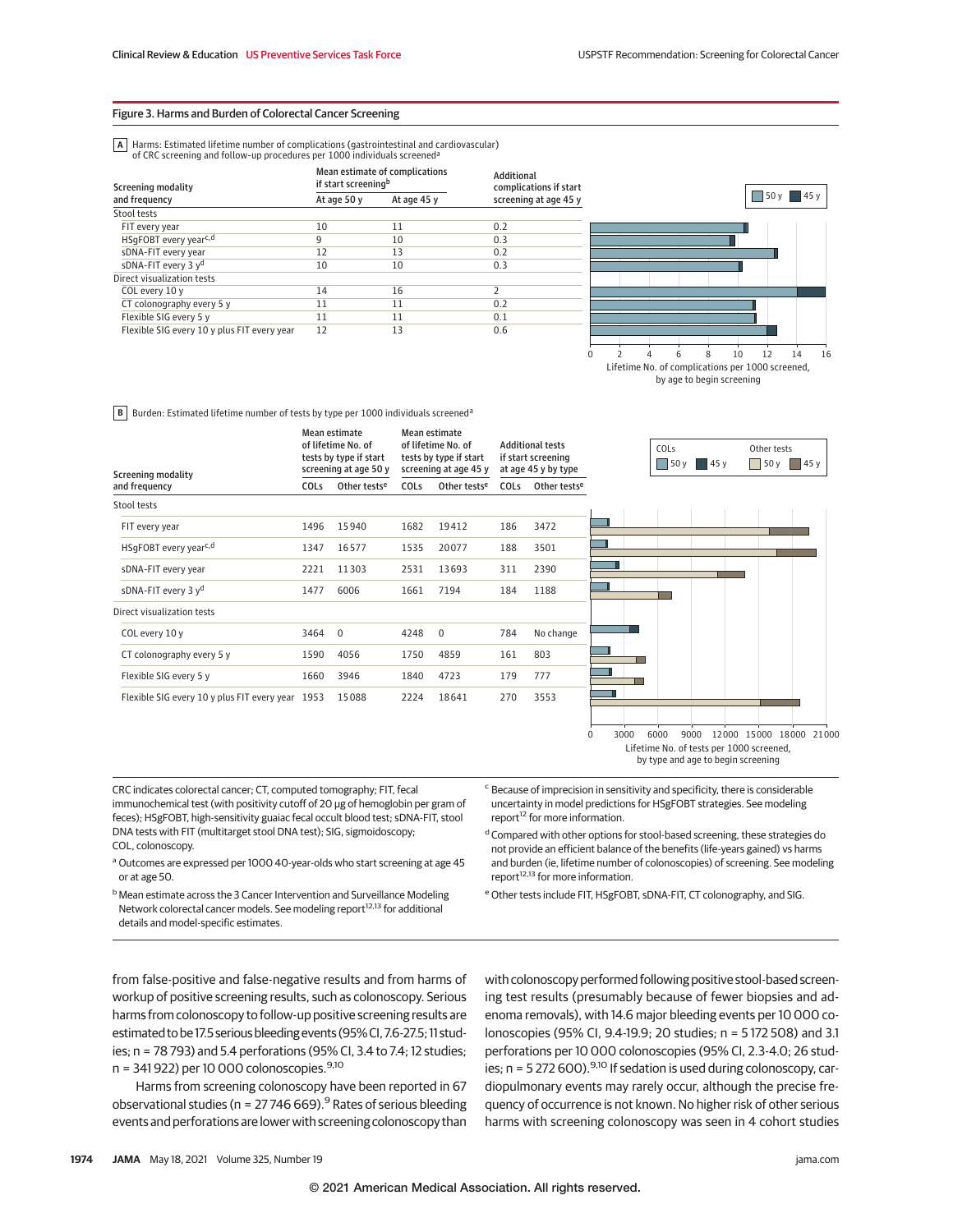(n = 4 173 949). Other serious reported harms include infection and other gastrointestinal events (besides bleeding and perforation). Twenty-three studies reported on differences in harms by age, and 21 studies included persons younger than 50 years.<sup>9,10</sup> Overall findings indicated increasing risk of bleeding and perforation with increasing age. Bowel preparation for colonoscopy, flexible sigmoidoscopy, and CT colonographymay lead to dehydration or electrolyte imbalances, particularly in older adults or persons with comorbid conditions; accurate estimates of the rates of these events are not available.

Harms from flexible sigmoidoscopy were reported in 18 studies (n = 395 077). $^{9,10}$  Rates of serious harms were 0.5 bleeding events per 10 000 sigmoidoscopies (95% CI, 0-1.3; 10 studies; n = 179 854) and 0.2 perforations per 10 000 sigmoidoscopies (95% CI, 0.1-0.4; 11 studies; n = 359 679). No studies included persons younger than 50 years and no subgroup analyses on harms by age were reported. Rates of harms from colonoscopy following abnormal flexible sigmoidoscopy results include 20.7major bleeding events per 10 000 colonoscopies (95% CI, 8.2-33.2; 4 studies; n = 5790) and 12.0 perforations per 10 000 colonoscopies (95% CI, 7.5-16.5; 4 studies; n = 23 022). <sup>9,10</sup>

Harms from CT colonography are uncommon (19 studies; n = 90 133), and the reported radiation dose for CT colonography ranges from 0.8 to 5.3mSv (compared with an average annual background radiation dose of 3.0 mSv per person in the US).<sup>9,10</sup> Accurate estimates of rates of serious harms from colonoscopy following abnormal CT colonography results are not available. Extracolonic findings on CT colonography are common. Based on 27 studies that included 48 235 participants, 1.3% to 11.4% of examinations identified extracolonic findings that required workup.<sup>9,10</sup> Three percent or less of individuals with extracolonic findings required definitive medical or surgical treatment for an incidental finding. A few studies suggest that extracolonic findings may be more common in older age groups. Long-term clinical follow-up of extracolonic findings was reported in few studies, making it difficult to know whether it represents a benefit or harm of CT colonography.

Potential harms of colorectal cancer screening include possible overdetection of adenomas not destined to become cancer; however, no studies directly assessing the health effects of these harms were identified.<sup>9,10</sup>

Based on the available empirical evidence, <sup>9,10</sup> harms from colonoscopy (either a screening colonoscopy, follow-up colonoscopy after a positive screening result from other methods, or surveillance colonoscopy in persons in whom adenomas have previously been detected) were considered to be the main source of colorectal cancer screening harms in the CISNET modeling study.<sup>12,13</sup> Thus, harms were quantified as the lifetime number of colonoscopy complications associated with screening, and the lifetime number of colonoscopies was used as a proxy for the burden of screening. Based on averaging estimates across the 3 models, if screening were performed from ages 45 to 75 years with 1 of the USPSTF recommended strategies, an estimated 1535 to 4248 colonoscopy procedures and 10 to 16 colonoscopy complications would be expected over the lifetime of 1000 screened adults (ie, 1.5 to 4.2 colonoscopies per person over the lifetime and complications estimated as occurring in 1 in every 63 to 102 adults screened from ages 45 to 75 years).<sup>12,13</sup>

#### Response to Public Comments

A draft version of this recommendation statement was posted for public comment on the USPSTF website from October 27, 2020, to November 23, 2020. Many comments were received on the USPSTF's new B recommendation to screen adults aged 45 to 49 years; some supported the new recommendation, others requested that screening begin at an even younger age, and still others disagreed with starting screening before age 50 years. The USPSTF appreciates the various perspectives that were shared. Although future research could further strengthen the USPSTF's understanding about the benefits and harms of colorectal cancer screening in adults aged 45 to 49 years, based on the USPSTF's assessment of the available empirical, modeling, and epidemiologic data, the USPSTF finds adequate evidence that screening this age group provides a moderate net benefit. Several comments requested that colonoscopy to follow up an abnormal noncolonoscopy screening test result be considered part of screening. The USPSTF recognizes that the benefits of screening can only be fully achieved when follow-up of abnormal screening test results is performed. The USPSTF added language to the Practice Considerations section to clarify this.

Several comments also requested clarification about how frequently sDNA-FIT is being recommended. The USPSTF has clarified that screening every 1 to 3 years with sDNA-FIT would be reasonable. Comments were also received requesting that the USPSTF provide a tiered or ranked list of screening strategies. Because no direct evidence compares different screening tests, and because local resources or patient factors may influence feasibility of different screening strategies, the USPSTF is unable to determine which tests are unequivocally "better" or "worse." In Table 1, the USPSTF describes the available empirical and modeling evidence on the benefits and harms of each screening strategy and also highlights additional considerations that may help an individual patient and clinician select a specific screening strategy. Comments also requested that persons with a personal or family history of Lynch syndrome be added to the recommendation. Persons who have hereditary cancer syndromes such as Lynch syndrome are at very high risk for colorectal cancer and may need screening strategies that go beyond the evidence that the USPSTF reviewed. Persons with a personal or family history of Lynch syndrome should speak with their health care professional about appropriate screening options.

# Research Needs and Gaps

Although the benefits of screening for colorectal cancer are well established, the following important evidence gaps that need to be addressed by additional research persist.

- Randomized trials that directly compare the effectiveness of different colorectal cancer screening strategies (including hybrid strategies that switch between modalities over time) to reduce colorectal cancer mortality are needed.
- Studies are needed on screening effectiveness in adults younger than 50 years and whether screening strategies should be tailored in these populations.
- More research is needed to understand the factors that contribute to increased colorectal cancer incidence and mortality in Black adults, such as access to and availability of care and characteristics of systems providing health care. Once these factors are identified, more research is needed to test interventions designed to mitigate these differences for Black adults.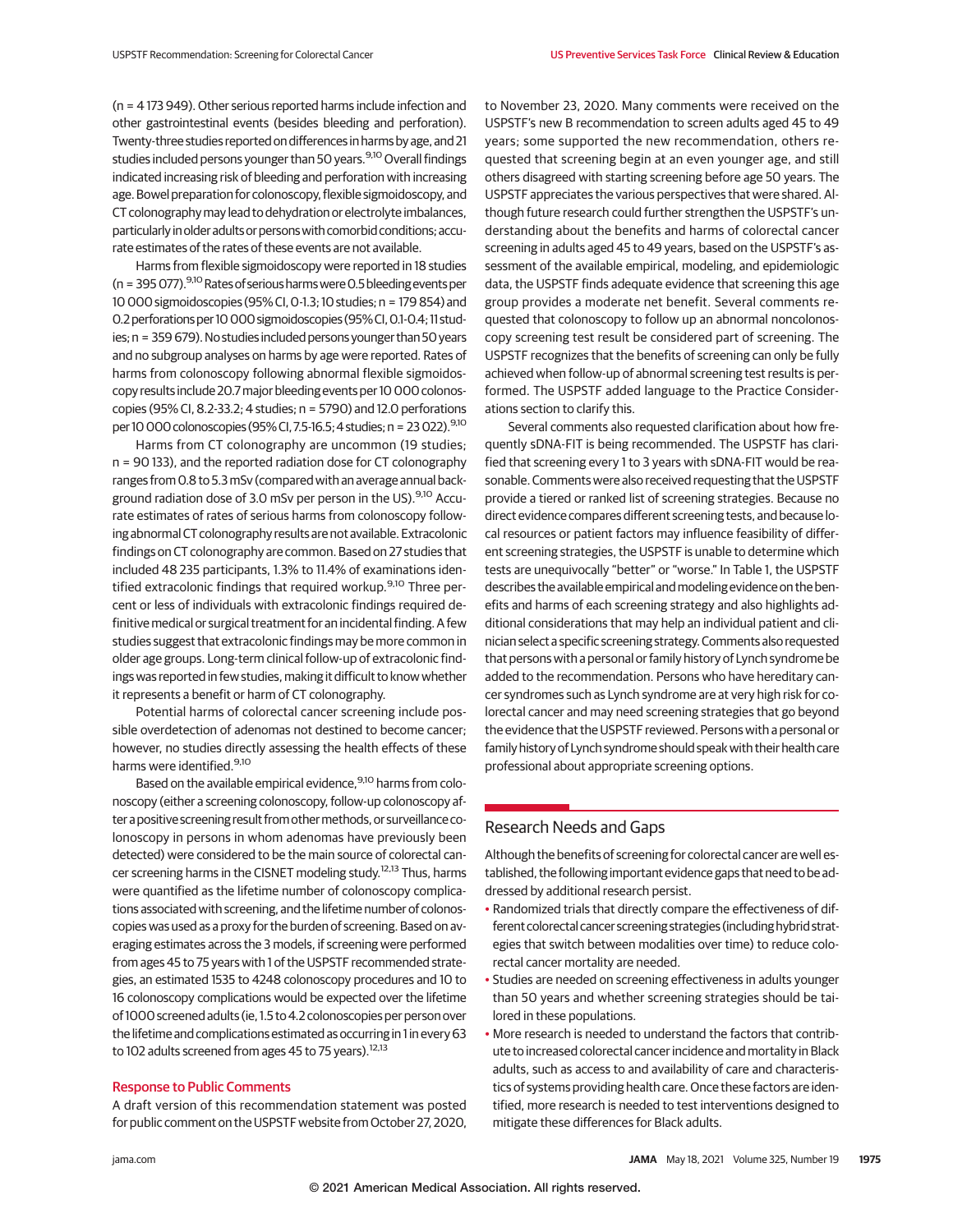- More studies evaluating the direct effectiveness of screening with sDNA-FIT on colorectal cancermortality outcomes and studies that report outcomes of patients who receive abnormal sDNA-FIT results but subsequently negative colonoscopy results are needed.
- More studies evaluating the direct effectiveness of screening with CT colonography on colorectal cancermortality are needed, as well as more studies that report on long-term consequences of identifying extracolonic findings on colorectal cancer screening.
- More research is needed to understand the uptake of and adherence to individual screening tests (such as adherence to repeated screening colonoscopy after 10 years and repeated stool tests annually) and the effect adherence has on the overall benefits of a screening program. Similarly, more research is needed on the accuracy and effectiveness of emerging screening technologies such as serum- and urine-based colorectal cancer screening tests and capsule endoscopy tests to potentially improve acceptance and adherence to colorectal cancer screening, if found to be accurate and effective.

# Recommendations of Others

Many organizations have issued guidelines on screening for colorectal cancer. There is a general consensus that average-risk adults

#### ARTICLE INFORMATION

**Accepted for Publication:** April 12, 2021.

**Correction:** This article was corrected on August 24, 2021, for incorrect axis labels in Figures 2 and 3.

**The US Preventive Services Task Force (USPSTF) members:** Karina W. Davidson, PhD, MASc; Michael J. Barry, MD; Carol M. Mangione, MD, MSPH; Michael Cabana, MD, MA, MPH; Aaron B. Caughey, MD, PhD; Esa M. Davis, MD, MPH; Katrina E. Donahue, MD, MPH; Chyke A. Doubeni, MD, MPH; Alex H. Krist, MD, MPH; Martha Kubik, PhD, RN; Li Li, MD, PhD, MPH; Gbenga Ogedegbe, MD, MPH; Douglas K. Owens, MD, MS; Lori Pbert, PhD; Michael Silverstein, MD, MPH; James Stevermer, MD, MSPH; Chien-Wen Tseng, MD, MPH, MSEE; John B. Wong, MD.

**Affiliations of The US Preventive Services Task Force (USPSTF) members:** Feinstein Institute for Medical Research at Northwell Health, Manhasset, New York (Davidson); Harvard Medical School, Boston, Massachusetts (Barry); University of California, Los Angeles (Mangione); Albert Einstein College of Medicine, New York, New York (Cabana); Oregon Health & Science University, Portland (Caughey); University of Pittsburgh, Pittsburgh, Pennsylvania (Davis); University of North Carolina at Chapel Hill (Donahue); Mayo Clinic, Rochester, Minnesota (Doubeni); Fairfax Family Practice Residency, Fairfax, Virginia (Krist); Virginia Commonwealth University, Richmond (Krist); George Mason University, Fairfax, Virginia (Kubik); University of Virginia, Charlottesville (Li); New York University, New York, New York (Ogedegbe); Stanford University, Stanford, California (Owens); University of Massachusetts Medical School, Worcester (Pbert); Boston University, Boston, Massachusetts (Silverstein); University of Missouri, Columbia (Stevermer); University of Hawaii, Honolulu (Tseng); Pacific Health Research and Education Institute, Honolulu, Hawaii (Tseng); Tufts University School of Medicine, Boston, Massachusetts (Wong).

**Author Contributions:** Dr Davidson had full access to all of the data in the study and takes responsibility for the integrity of the data and the accuracy of the data analysis. The USPSTF members contributed equally to the recommendation statement.

**Conflict of Interest Disclosures:** Authors followed the policy regarding conflicts of interest described at https://www.uspreventiveservicestaskforce.org/ Page/Name/conflict-of-interest-disclosures. All members of the USPSTF receive travel reimbursement and an honorarium for participating in USPSTF meetings.

**Funding/Support:** The USPSTF is an independent, voluntary body. The US Congress mandates that the Agency for Healthcare Research and Quality (AHRQ) support the operations of the USPSTF.

**Role of the Funder/Sponsor:** AHRQ staff assisted in the following: development and review of the research plan, commission of the systematic evidence review from an Evidence-based Practice Center, coordination of expert review and public comment of the draft evidence report and draft recommendation statement, and the writing and preparation of the final recommendation statement and its submission for publication. AHRQ staff had no role in the approval of the final recommendation statement or the decision to submit for publication.

**Disclaimer:** Recommendations made by the USPSTF are independent of the US government. They should not be construed as an official position of AHRQ or the US Department of Health and Human Services.

**Additional Contributions:** We thank Tina Fan, MD, MPH (AHRQ), who contributed to the writing of the manuscript, and Lisa Nicolella, MA (AHRQ), who assisted with coordination and editing.

aged 50 to 75 years should be screened. The American Academy of Family Physicians (AAFP), <sup>42</sup> American College of Physicians (ACP), <sup>43</sup> American Cancer Society (ACS),<sup>44</sup> and the US Multi-Society Task Force (which includes the American College of Gastroenterology, AmericanGastroenterological Association, and American Society for Gastrointestinal Endoscopy)<sup>31</sup> all recommend routine colorectal cancer screening in this age group, although specific recommended tests and frequency of screening may vary. Currently, where recommendations and guidelines vary is the age to initiate screening. In 2017, the US Multi-Society Task Force recommended beginning screening at age 45 years in Black adults (weak recommendation) and screening at age 40 years (or 10 years before the age at diagnosis of a familymember, whichever is earlier) in persons with a family history for colorectal cancer. In 2018, the ACS recommended that screening begin at age 45 years in all adults (qualified recommendation). The AAFP's recommendations do not address screening before age 50 years. In 2021, the American College of Gastroenterology suggested screening in average-risk persons aged 45 to 49 years (conditional recommendation) and recommended screening average-risk persons aged 50 to 75 years (strong recommendation).<sup>45</sup> Generally, guidelines agree that screening should either be individualized in older adults aged 76 to 85 years (ACS, AAFP, and US Multi-Society Task Force) or stopped altogether (ACP), with clear consensus that screening should stop after age 85 years.

> **Additional Information:** The US Preventive Services Task Force (USPSTF) makes recommendations about the effectiveness of specific preventive care services for patients without obvious related signs or symptoms. It bases its recommendations on the evidence of both the benefits and harms of the service and an assessment of the balance. The USPSTF does not consider the costs of providing a service in this assessment. The USPSTF recognizes that clinical decisions involve more considerations than evidence alone. Clinicians should understand the evidence but individualize decision-making to the specific patient or situation. Similarly, the USPSTF notes that policy and coverage decisions involve considerations in addition to the evidence of clinical benefits and harms.

#### **REFERENCES**

**1**. Siegel RL, Miller KD, Fuchs HE, Jemal A. Cancer statistics, 2021. CA Cancer J Clin. 2021;71(1):7-33. doi:10.3322/caac.21654

**2**. Cancer stat facts: colorectal cancer. National Cancer Institute. Accessed March 30, 2021. https:// seer.cancer.gov/statfacts/html/colorect.html

**3**. Siegel RL, Miller KD, Fedewa SA, et al. Colorectal cancer statistics, 2017. CA Cancer J Clin. 2017;67 (3):177-193. doi:10.3322/caac.21395

**4**. Montminy EM, Zhou M, Maniscalco L, et al. Contributions of adenocarcinoma and carcinoid tumors to early-onset colorectal cancer incidence rates in the United States. Ann Intern Med. 2021;174 (2):157-166. doi:10.7326/M20-0068

**5**. Quick Facts: Colorectal Cancer Screening in U.S.: Behavioral Risk Factor Surveillance System—2016. Centers for Disease Control and Prevention. Accessed March 30, 2021. https://www.cdc.gov/ cancer/colorectal/pdf/QuickFacts-BRFSS-2016- CRC-Screening-508.pdf